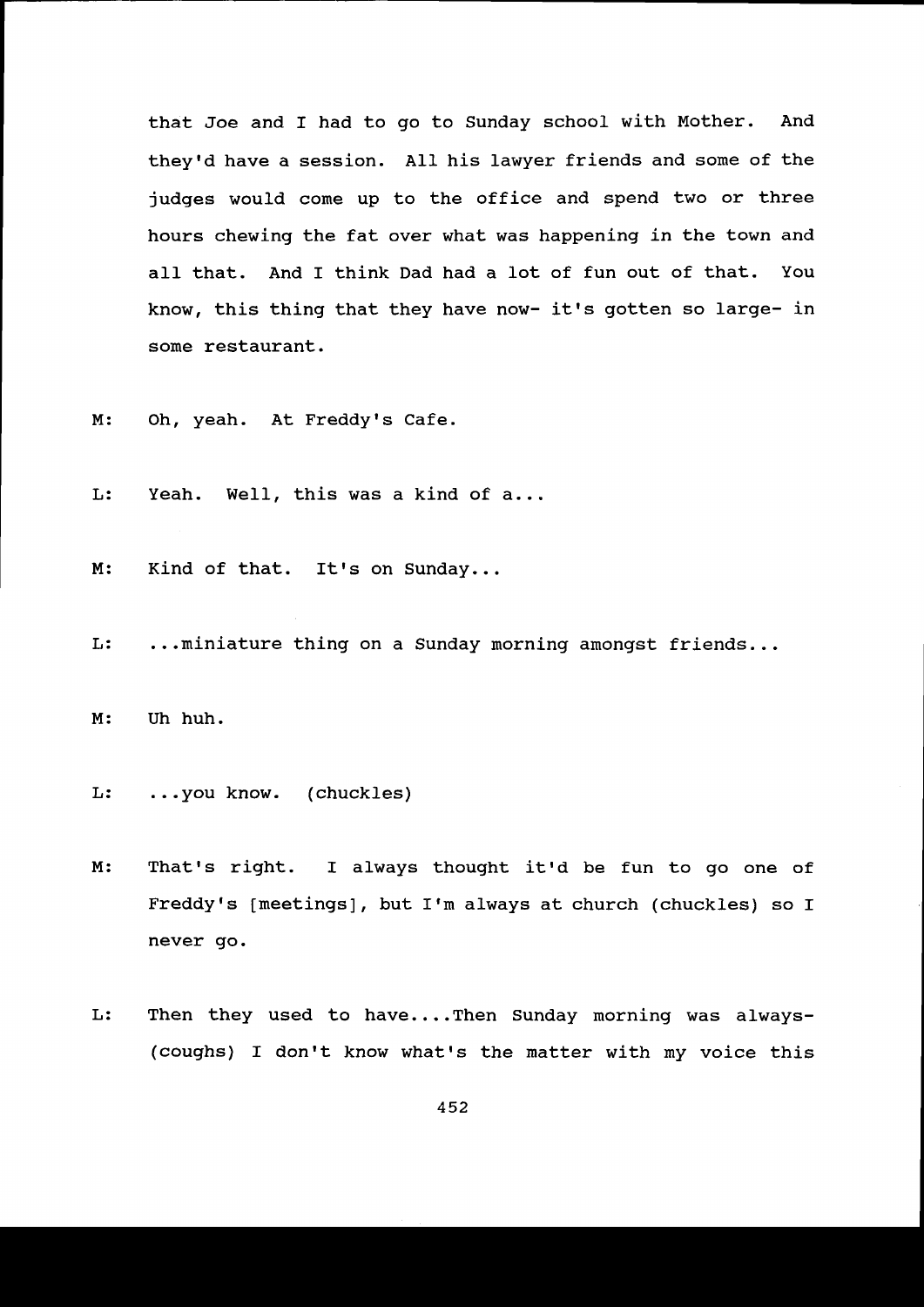morning. Sunday morning was when the....You know, in the old days all the dirty jokes that were all over the country were passed on in the early hours before dawn by the telegraphers at Western Union. And theyrd trade these stories and then the stories would get out and aII kinds of stuff that these guys first had to hear all the stories. (laughs) They'd come in [and ask], "Did you hear the one about" so and so and so and so? They had a lot of fun before they got down to business on the politics and stuff like that.

Some of the guys were very witty. We'd better turn this off. (chuckles) I want to tell you all... (taping stopped and started again)

 $M:$ To some of the other...

L: WeII, I want to provided everything that you need.

M: You're giving me more than enough, so don't worry about that at all. But on page one [hundred] twenty-nine, we were talking about the King Ranch and how you were so badly hurt when Frank Dobie came out with that criticism about the King Ranch. Did you talk to him after reading that review in the New York Times or did you just kind of voluntarily remove yourself from seeing hin?

L: WelI, you see, he was out here for the....They gave a biq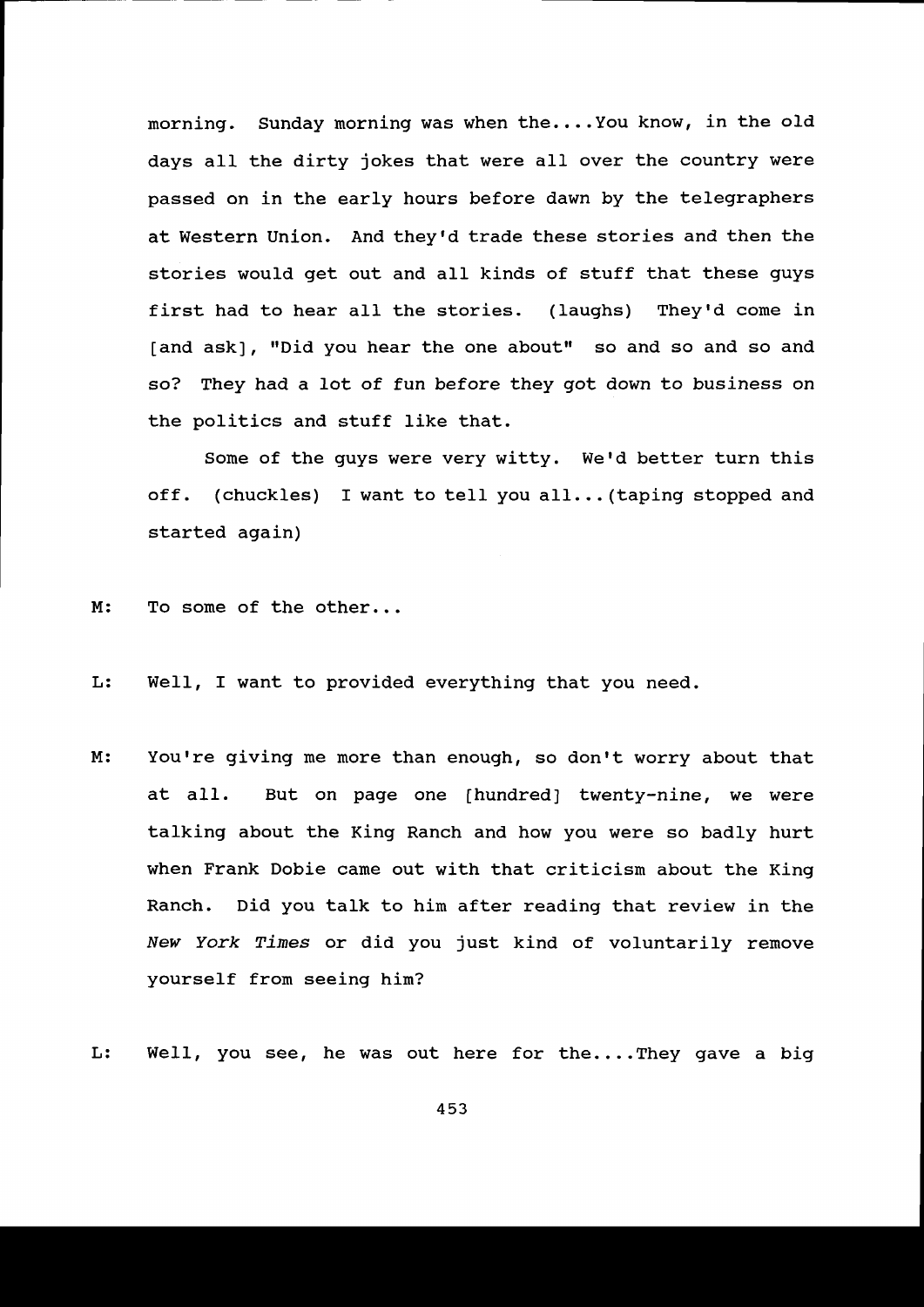dinner out at E1 Paso Country Club and all of the Klebergs came out. And Dad was, of course, gone. And so Dobie came out and was a guest at this big dinner and made a little ta1k. And all this time, you know, flattered Klebergs and did his stuff. You know, he was a great actor, too. And it was bad business to me because all this time that he was out here- he left the morning before the big bullfight. And he left on a Sunday morning. And Ned Bradford, the editor-in-chief of Little, Brown, and Company, said, "Look what I just got from the New York Times." And it was this- I read (chuckles) this thing before I went to the bullfight. And I was pretty...

M: Kind of...

L: .. .upset.

M: Ruined your day for you, didn't it?

Well, it didn't ruin my day because there were so many other good things happening. It just made me godamn mad that Frank Dobie...  $L:$ 

M: Because he'd been here knowing that he had written...

L: And knowing all about it and that it had been printed!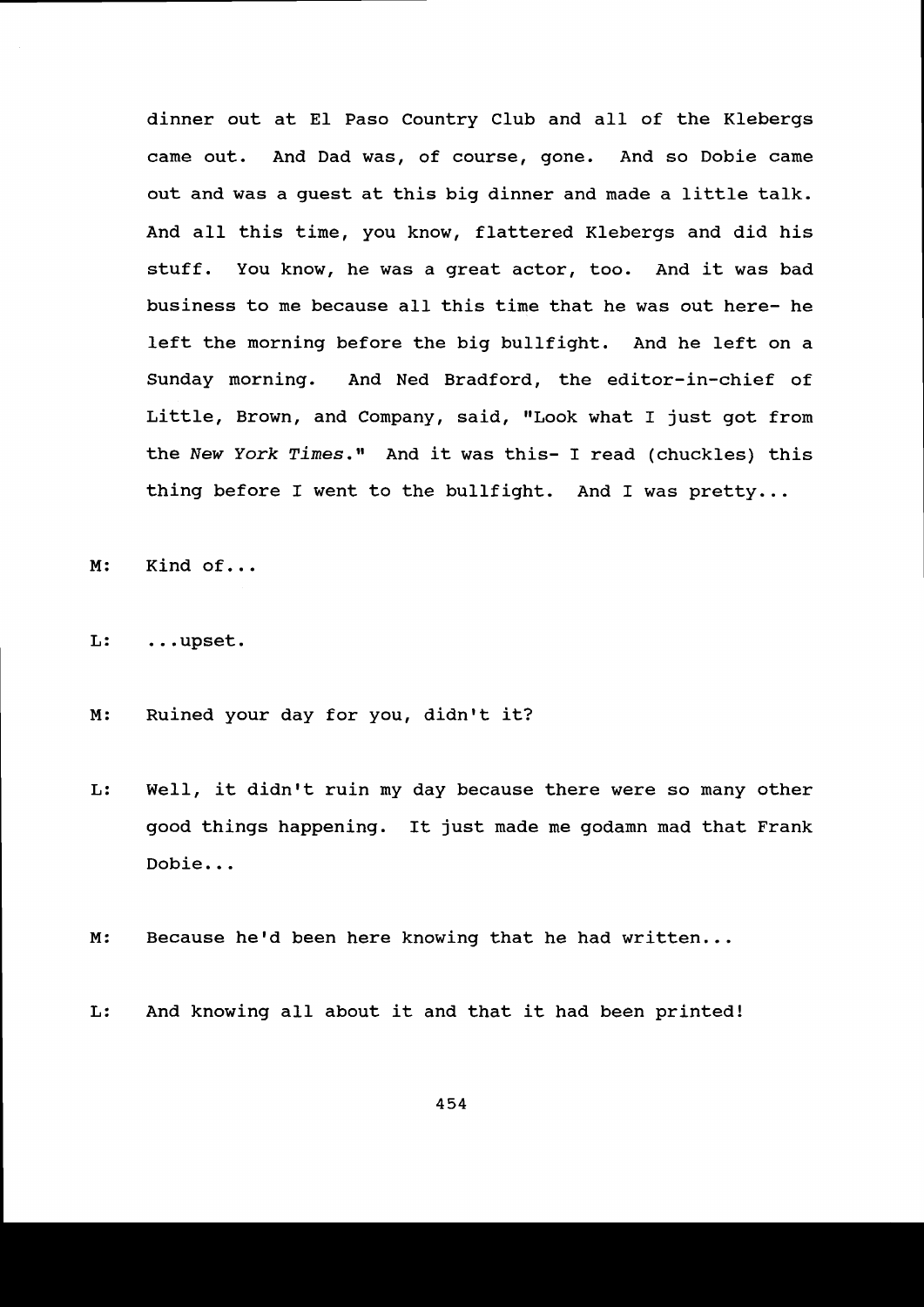M: No one else knew about it?

- L : And it had been printed. And then he acted the, you know....So it burned me. So I let Ned Bradford know how I felt. And, of course, Ned then felt kind of responsible because he was Frank's editor, too. And there was a dropping off of our friendship for about three years after.
- M: But you didn't talk to him, then, after you read the review You just...

 $L: No.$ 

- M: You told...
- L: I just...
- $M:$ ...Ned Bradford...

 $L:$ Yeah.

- $M:$ ...how you felt
- And I never said anything. And my silence was, f think, was L: just the correct thing. It got old Frank a little bit. (chuckles)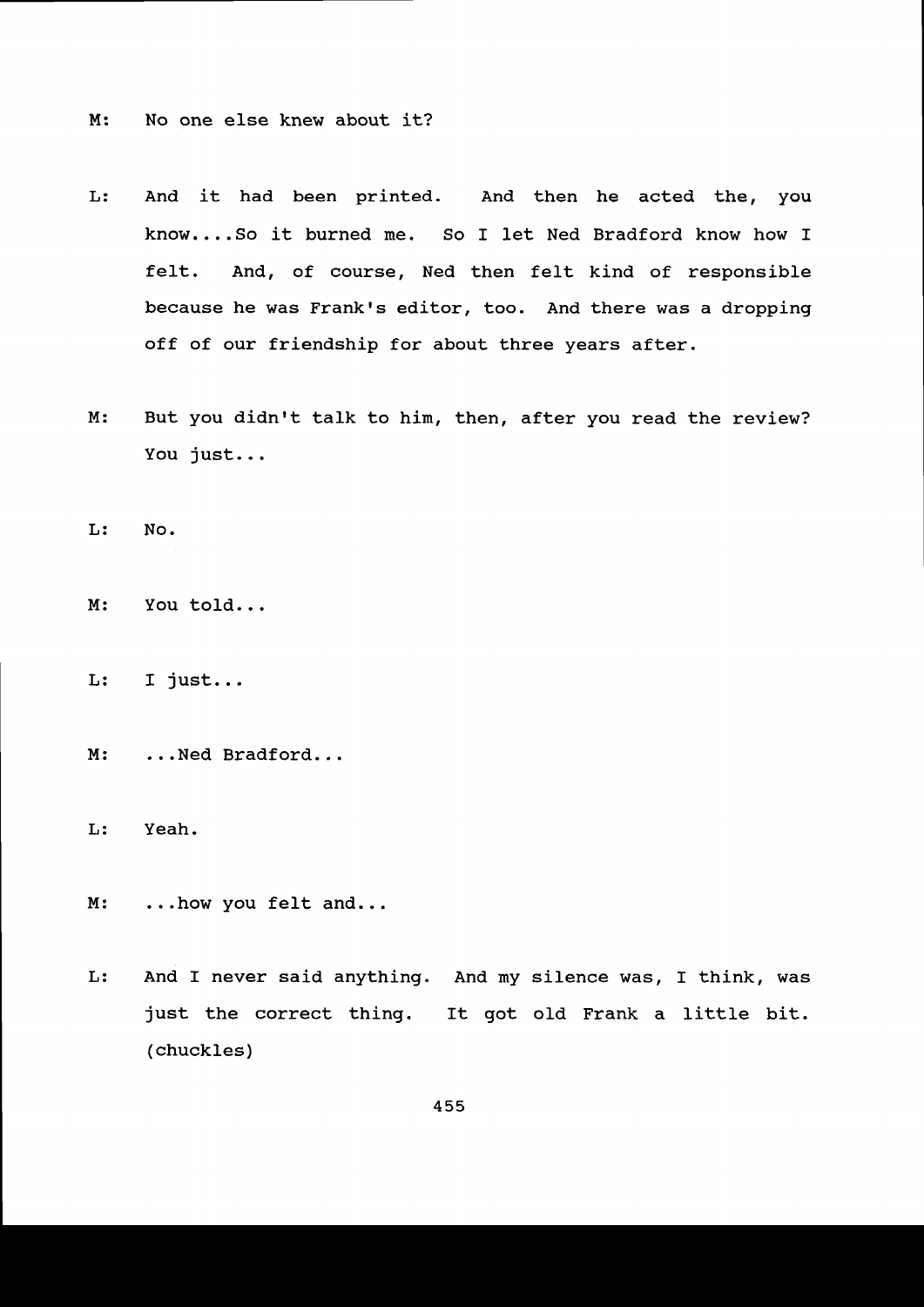M: Did he...

- L: Lon Tinkle, [co-editor of The Cowboy (New York, L959)], said that it did. Lon was out here, too. And, of course, he went back to Dal1as, but he traveled down to Austin and Frank traveled up to Dallas and they had discussed it. And, you know, Lon says that in that original biography of Dobie that he thinks it's the only time that he ever displayed jealousy to anyone. I think Frank really wanted to write [The King Ranch]. He could take a crack at rich people that invited senators to their ranch instead of professors. (chuckles)
- M: But Frank didn't try to get a hold of you, either. You were just kind...
- L: Oh, no.
- M: ...of quiet.
- L: Well, then, he wrote a letter. I don't want to talk about any of that because we buried it,.
- M: You buried it. But one thing, if we could just cover a litt bit. You did come back together shortly before he died.
- L: Sarah went on some kind of a Junior League or welfare business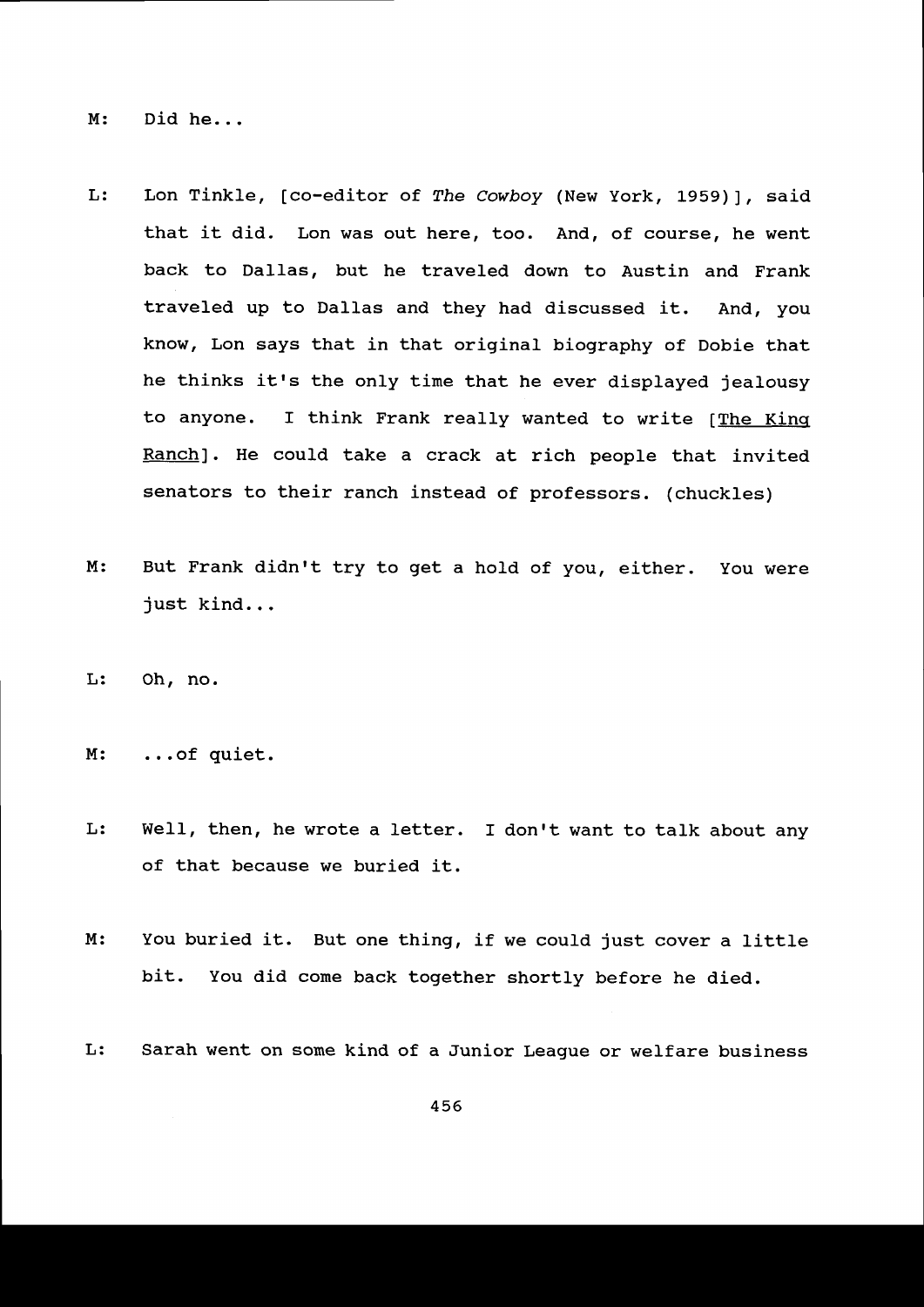or something or Hope Foundation or something. She was in Austin and she said, "I'm going by and see Frank. I think it's terrible that you all are so far apart." And she went. And, oh, Frank was, you know, very, very happy. And so was Bertha. And so they parted as dear friends the way they had been with the invitation that whenever I could get to Austin, why, they would like very much if I would come by. So when I took that "Ranger Escort West of the Pecos" painting down to John Connally, who had an office there in the Capitol, why, the afternoon after the presentation, I went by the Dobie house. And I think I told about how Frank lighted up his pipe and Bertha came in and said, "You're not supposed to smoke!" and all of this stuff.

- M: You didn't say it on tape. You told me, but you didn't say it on the tape.
- L: Well, anyway, we parted. He gave me an abrazo and we was very happy that we let bygones be bygones. It wasn't more than three or four months later that he died. And, of course, Bertha made me one of the pallbearers. I didn't feel hypocritical at all. Frank had done so much for me and we had patched it up. I think Frank was genuinely sorry that he had written that review. Bertha said he suffered over it. And I was glad he had suffered. (laughter) That's one of the very few things in that as I look back upon ny life that, I think,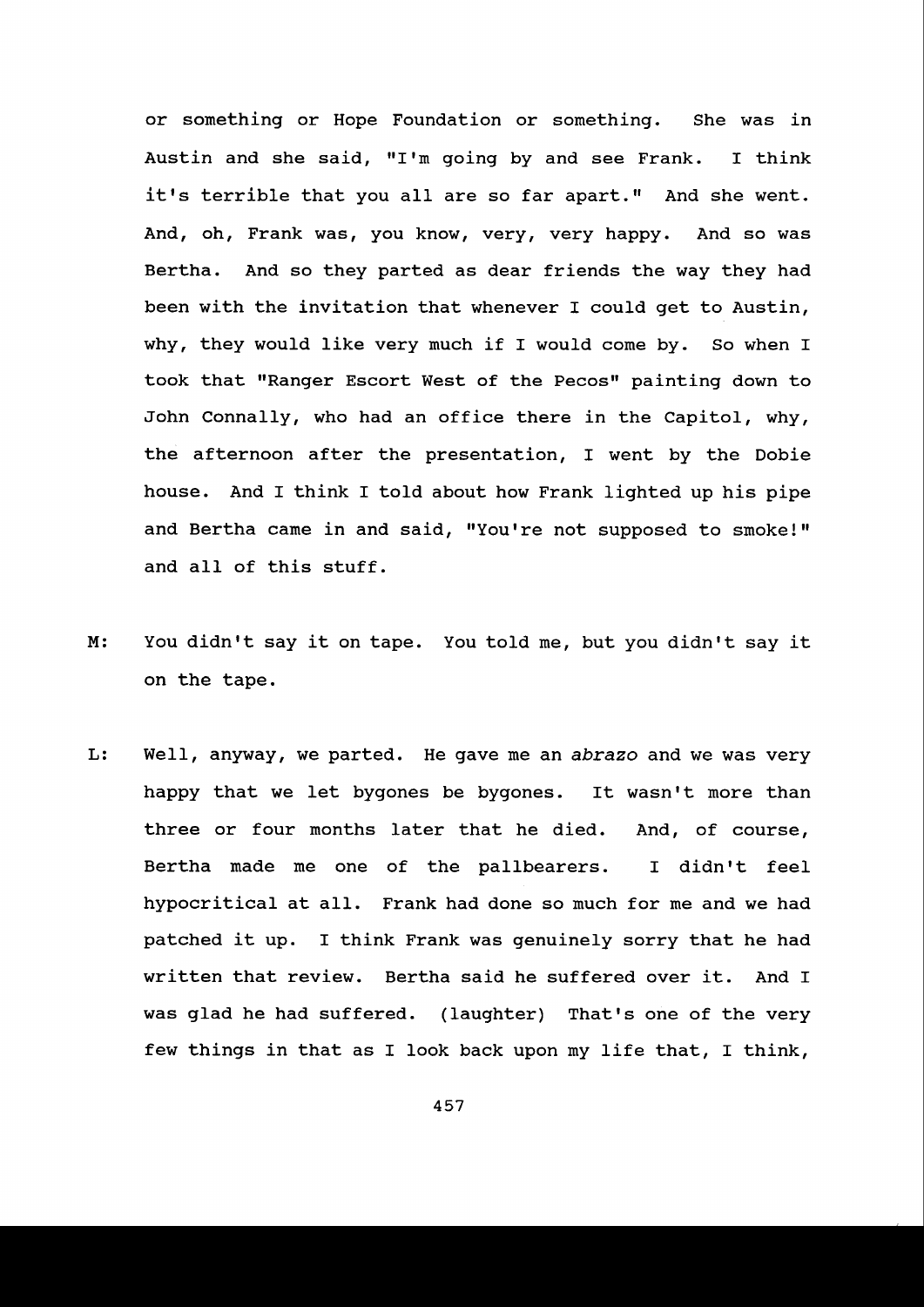there was something kind of wrong about it. And I don't like to think about it anymore. I could never figure how a friend would do that. You know, I didn't know Walter Prescott Webb nearly as welI, but he countered it with a grand review, you know. And out of friendship, you know. I never knew whether he'd talked to Frank about it, but he certainly did say that I had done a good piece of historical writing and so on and that he liked it and so on. I think it was in the Herald Tribune. Frank's was in the New York Times. Anyway...

- M: Okay. During The King Ranch, too, you talked about you and Sarah kind of taking a break in doing the mural in the library. . .
- $L:$  Well...
- ...and I wanted to clarify a little bit about collaboration about you and Stan Stoefen. You talked about Jos6 Cisneros doing the designs for the end of the... M :

L: of the bookcases.

M: ...bookcases, but there was some confusion about the table and the designs, remember? So I thought we'd get that on tape...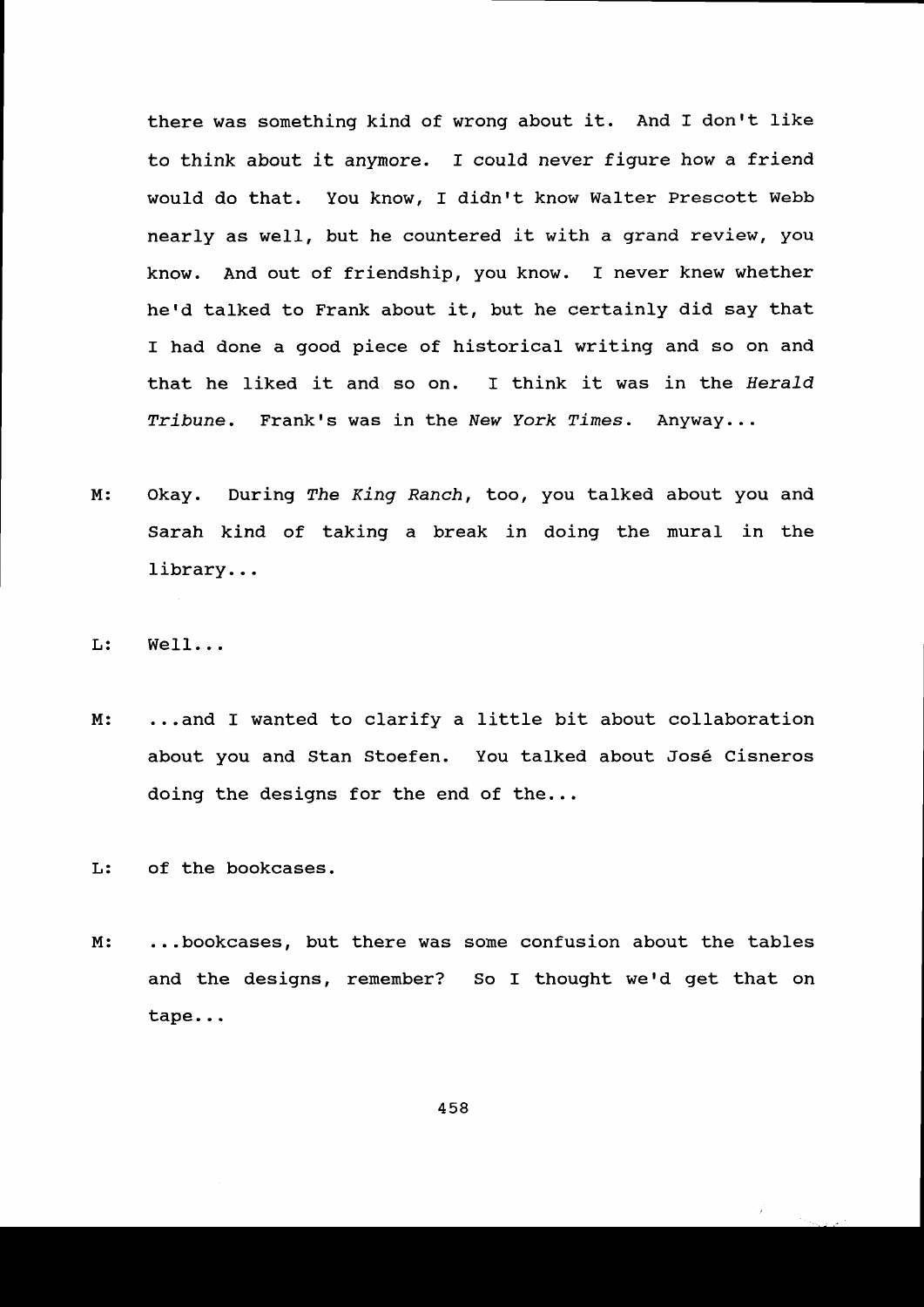L: Sure.

M: ...so we can clarify that.

L: WeIl, Stan, who was a remarkable craftsman in wood....And we thought that he could do a beautiful piece that would extract the quality of the mural. He saw it and said, "Let me do it." And he designed this table that had a beautifully finished, sort of a pre-formed top, and wrought iron legs and chairs that fit the general feeling of this tab1e. And that was the thing that went into what they call the Southwest Room where my mural was at that time. It seemed to me that it fit in beautifully and that Stan had done a wonderful job. The other table- he made two tables and chairs. The other table was for the collection of books in Spanish that Mrs. Sullivan had very carefully nurtured. And Stan found a picture of an old Spanish monastery tab1e. And it was out of the refractory of this old Spanish monastery. And it was a very handsome kind of Renaissance kind of thing. And Stan found some good seasoned pecan wood and he did a table and, I believe, there were six chairs. Very handsome. But those were never put in the Southwest Room.

M: Southwest Room.

L: And I don't know [where they are] now. Mary Sarber says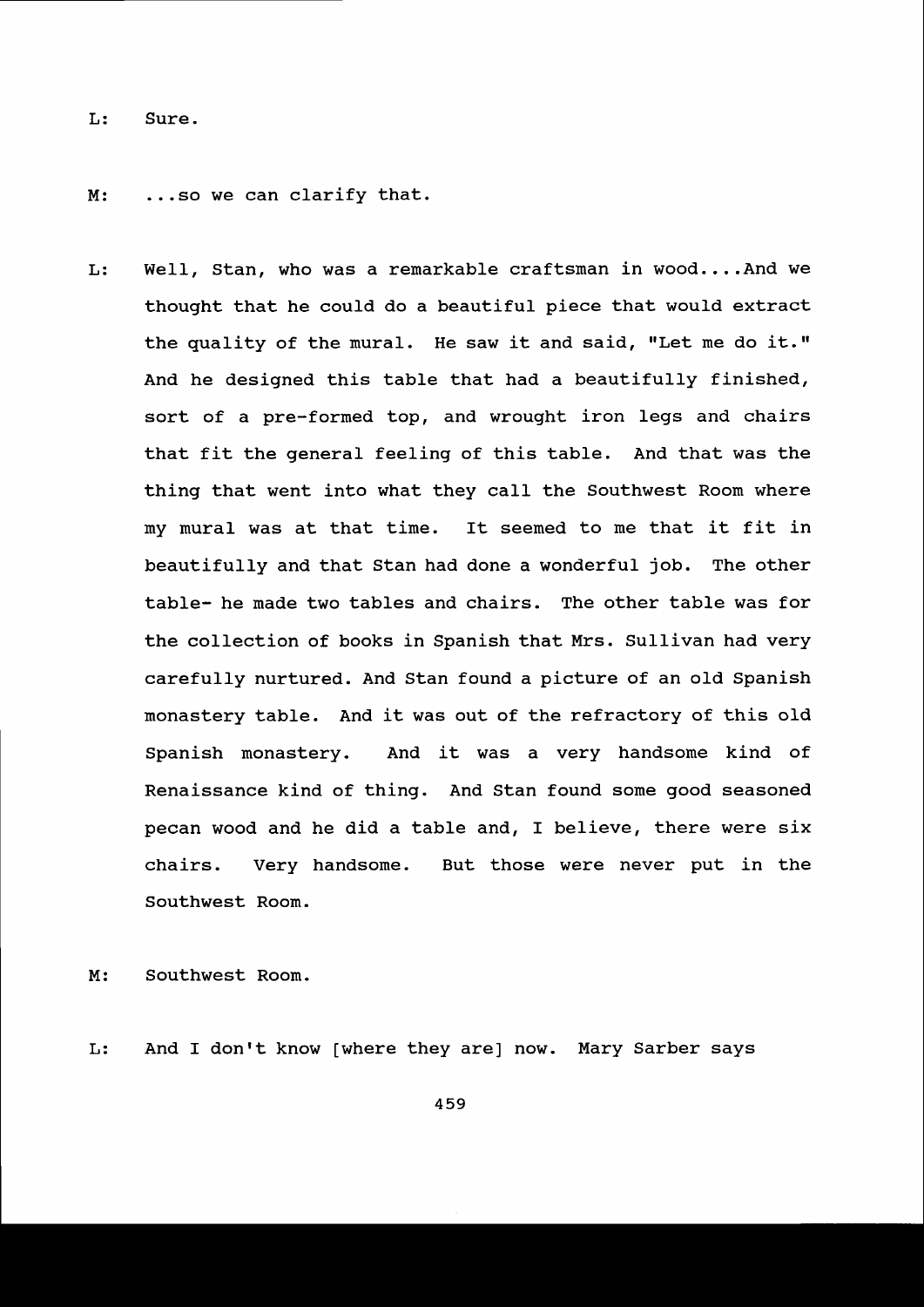they don't quite work because they're not the right height for people to sit and read and take notes from. And I don't know what's happened to the free form and the...

M: Yeah. I'd like to find it. One other thing that I'd wanted to clarify was on page one [hundred] forty-six was when you were writing The Hands of Cantú and you and Sarah visited Al Flening in Malta.

L: Yeah. AI and Mack.

M: Al and Mack Fleming. So I thought you'd tell me a little bit about what AI was doing there because that kind of flowed in with your trip on the Saratoga.

Sure. L :

M: This trip...

This was... L:

..to Malta was how many years later after that? M :

L: Oh, not many. Maybe four...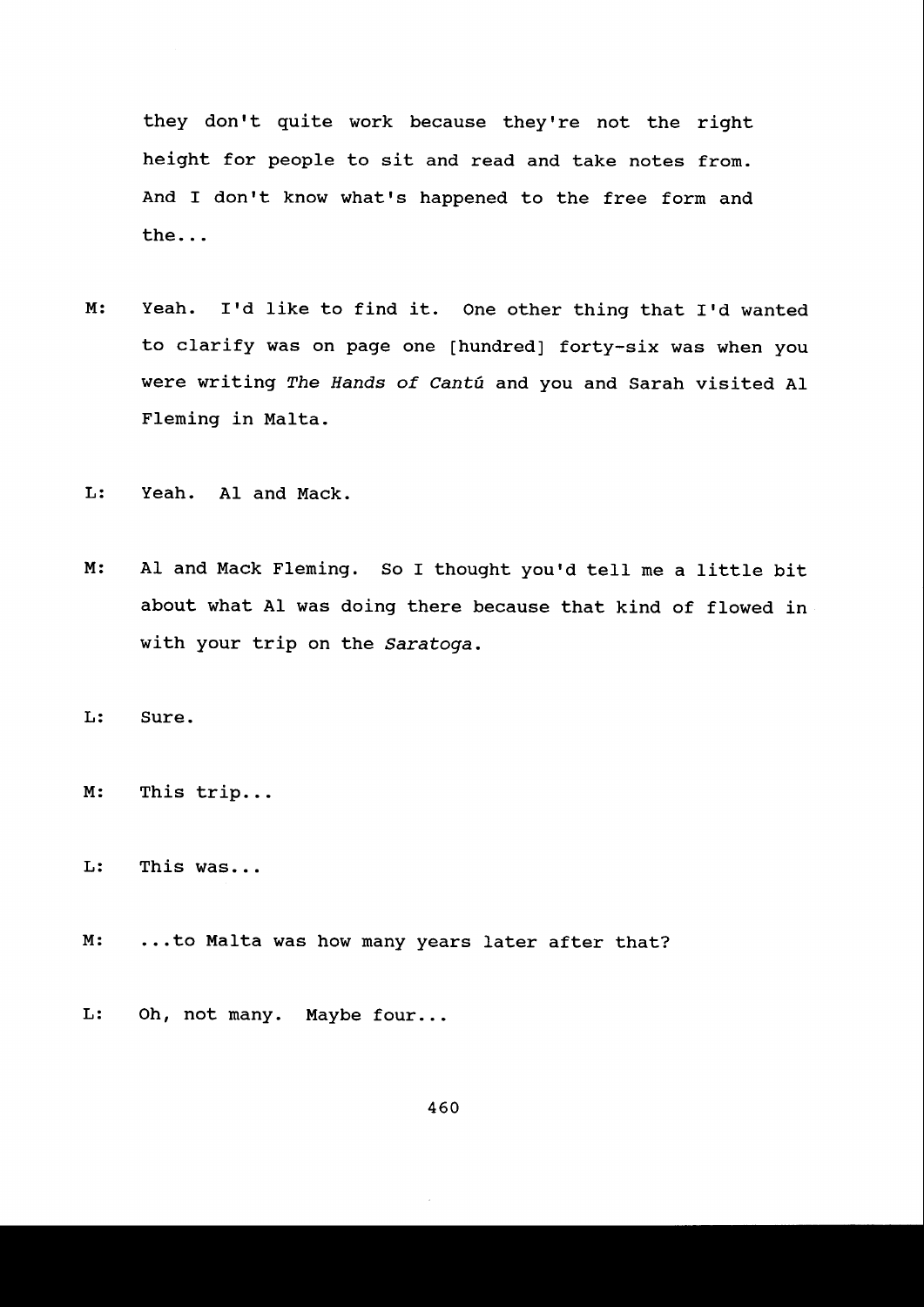M: Four years. Not too long.

M : You hadn't seen them since you'd been on the Saratoga with them?

L: No. Or had I? I don't think so, but we were in contact then. Sarah and Mack...Her name was MacGregor. And Sarah and Mack were in kind of cahoots and lots of things and they...

END OF TAPE 16, SIDE A

## BEGINNING OF TAPE 16, SIDE B

- M: So Sarah and Mack had been in touch.
- L: Yeah. And, I think, maybe we had seen then in Washington, too. I'm not sure. I know we spent some time up there in Washington and that's what was probably after the Malta trip. Anyway, we were going to Europe. And T had been down to South America to Argentina with Bob Kleberg and talked to a great collector of ancient Spanish treatices. And one of his main interests [was] within the early type of horsemanship, which was just what I was looking for. I got from him- I can't remember his name. He was called Juan- oh, it was a real common name, Iike Mendoza or something like that. I got exactly the kind of information I wanted about riding in those

46L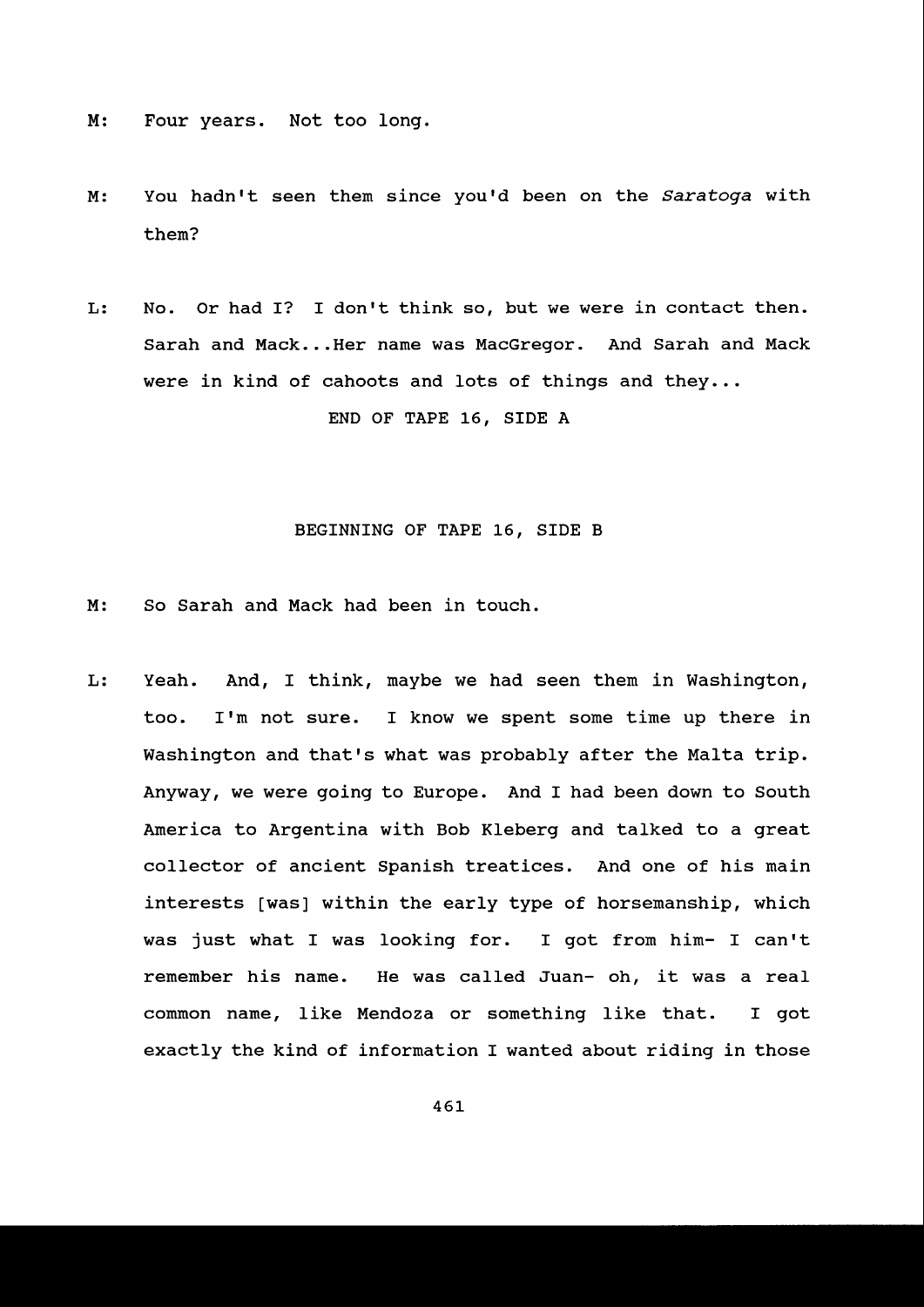days- a la jinete and a la breda. I think I went into that.

M: Uh-huh. You mentioned that.

L: So when we wre arranging our trip, why, I said, "Well"- I believe this is the first time Sarah had been to Europe. I said, "We've got to go and re-visit all the places in Italy that I love so much?" And that's when we decided to go on the Cristobol Colon, the Italian line ship. It was a very good ship. And we cruised down to Naples. And then the Flenings cooked it up to have a Navy guy meet us in Naples and take us on down to Malta. And they had a beautiful house there. A1, [and] I don't recall his exact title, but he was the Admiral in charge of the American ships in the Mediterranean and the headquarters there. The main guy was a British admiral. He ranked- AI was the rear admiral and this fe1low was, I think, a fuII admiral. And Al had this beautiful villa, a driver, and all the perks that a admiral could get when he's on shore. And we had a wonderful couple of weeks there with them. And amongst the things....One of the reasons I was so anxious tonot only the fun and the friendhsp with the Flemings the old fortress of the Knights of Malta had a wonderful museum with horse furniture and it had all the stuff in there that was used in the latter part of the 15OOs. And there I got quite a bit of the stuff for The Hands of Cantú.

Then when we left the Flemings we went up to Rome. And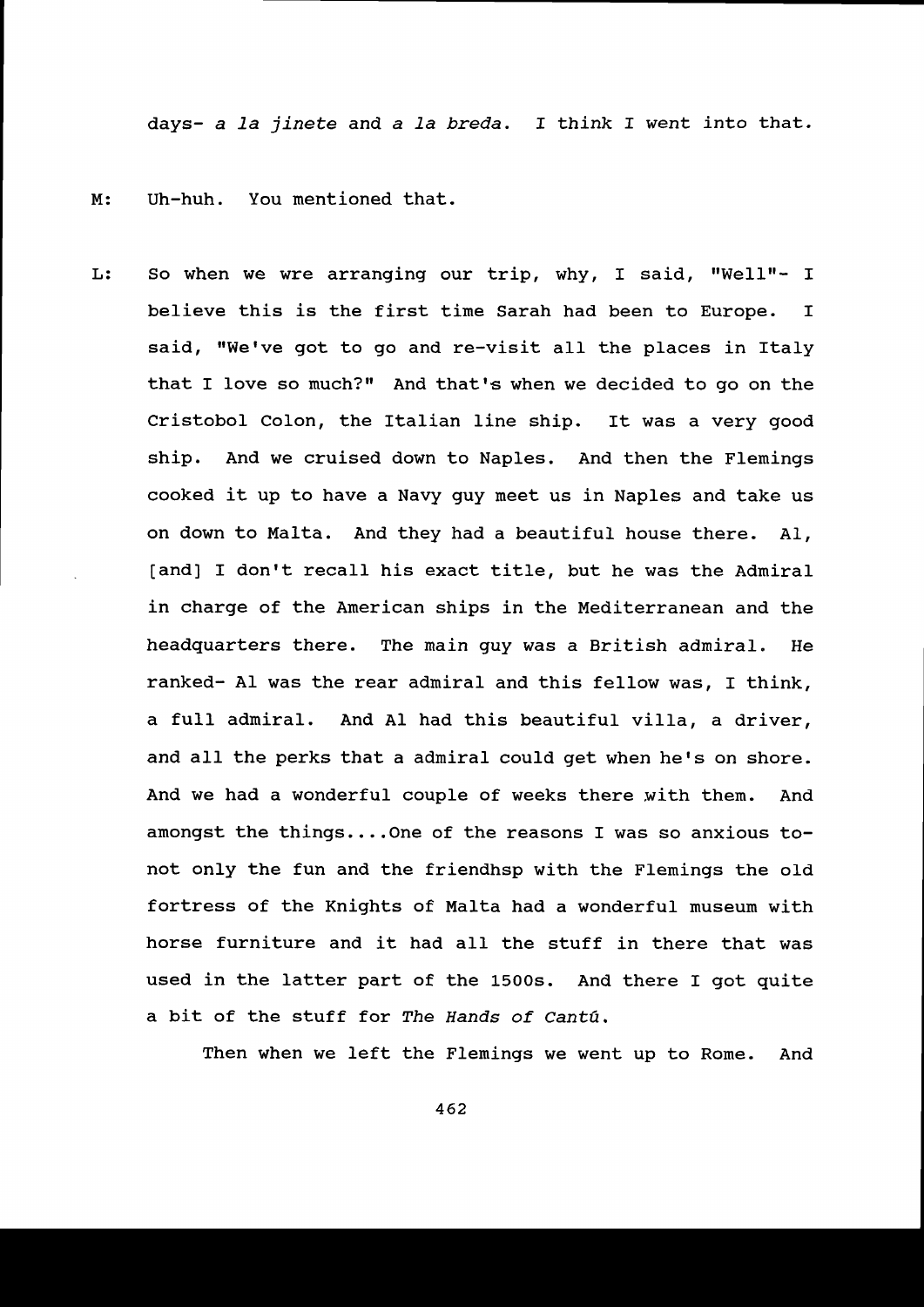it was strange. The Executive Officer on the USS Shenck- that was my first wild ride up in the North Atlantic- he was the naval attache for the ambassador in Rome. And we had a big time there. And he put us onto this place called Museo Stibbert up in Florence. That was an English brewer's villa that he converted into a museum for his great collection of arms and armor. And they had a great bunch of horse furniture. It was wonderful to be in there and see, actually, the original leathers and the original textiles of the saddle covers and all of that kind of....And that was the main thing about gathering the material for the horsemanship in The Hands of Cantú. And then- I can't remember exactly how it came to me. I think it came through Dick Kleberg- a treatise about riding a la jinete y la breda that had been published in Mexico City by the Charro Club. And somehow or other, Dick got hold of a copy and he helped with some of the antique Spanish terms in the thing. And that kind of completed the research I did for The Hands of Cantú. I had a lot of fun with it. That was the most fun of any book that I ever wrote.

- M : You know, there was a little bit of confusion in here. Will you just very briefly describe the story line of Hands of Cantú?
- Well, it opens with a letter from the great lord of Nueva Viscaya. It's a northern province of Mexico. It was Nueva L :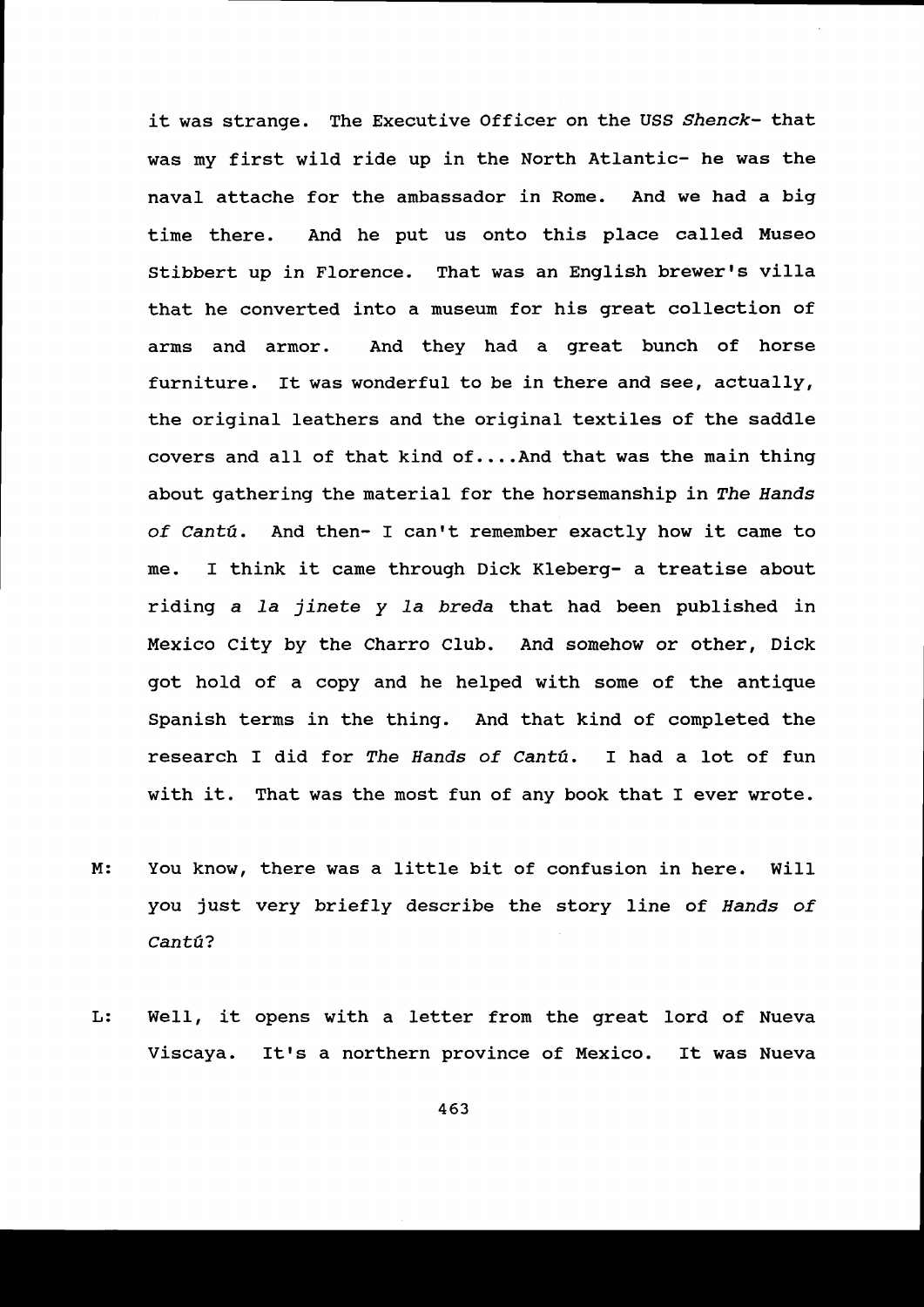España then. And the letter is addressed to don Vito Cantú, who was the great horseman and breeder of horses that had been so prominent in the early days of the viceroy Mendoza. And when this boy....The letter was carried by a young man who was probably the illegitimate son of the son of the nephew of the great lord, Diego de lbarra- Irm getting all mixed up. Anyway, the story was the journey of this young man up to the early Durango hacienda of Don Vito Cantú and of their subsequent journey up to where there had never been any Spanish exploration. They crossed the Rio Grande and into the Pecos and seen the first buffalo and so on. And then the letter ends with the young man carrying the letter back from Don Vito Cantú to Don Diego Ibarra. And the development of the story is in between those two letters.

How did the illustrations in that book differ from prior illustrations. . . M :

WeIl... L :

- M: ...that you had done?
- L: Ned Bradford- I never showed him a manuscript until it was all finished. And I went up there and showed him the manuscript and he was charned by it. He said as far as he had ever seen [anything], it was a unique kind of thing. You know, I tried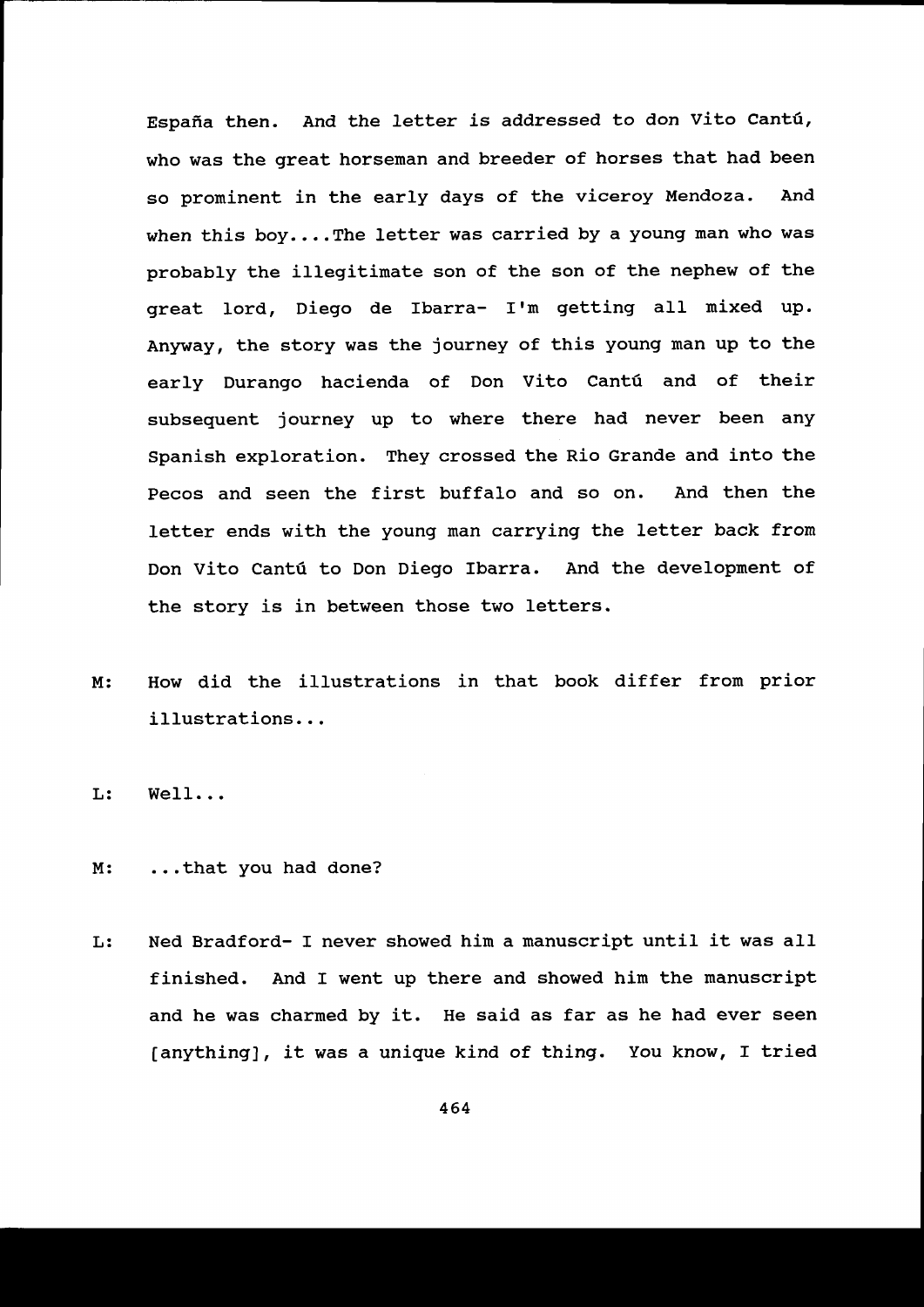to make [the narrative read as if you read English and think you were reading it in Spanish. And he said, "Now, you're going to illustrate it. How do you plan the illustration?" I said, "Well, if it's so unique, can Little, Brown, [and] Company afford to have the things done in that small-screen lithography ?" And I said, "If you could, I would like to make all the illustrations and the portraits with my stick of Chinese ink." This tickled Ned Bradford and he sold it to the powers that be in Little, Brown, [and Company].

So I did these illustrations. My previous illustrations had been done as straight line drawings under the pen and ink. And this was a new departure using half tones, which were beautifully reproduced by this smalI screen lithography they catled it. It was done by the Meridien Gravure Company. The manager there was a friend of mine named Harold Hugo. And the production chief there at Meridien was another friend named BiIl Glick. And they saw this thing through in grand shape. And I think the illustrations are kind of unique as (chuckles) the text is.

M: Did you ever use so many portraits...

L: No, no.

M: ...of people in...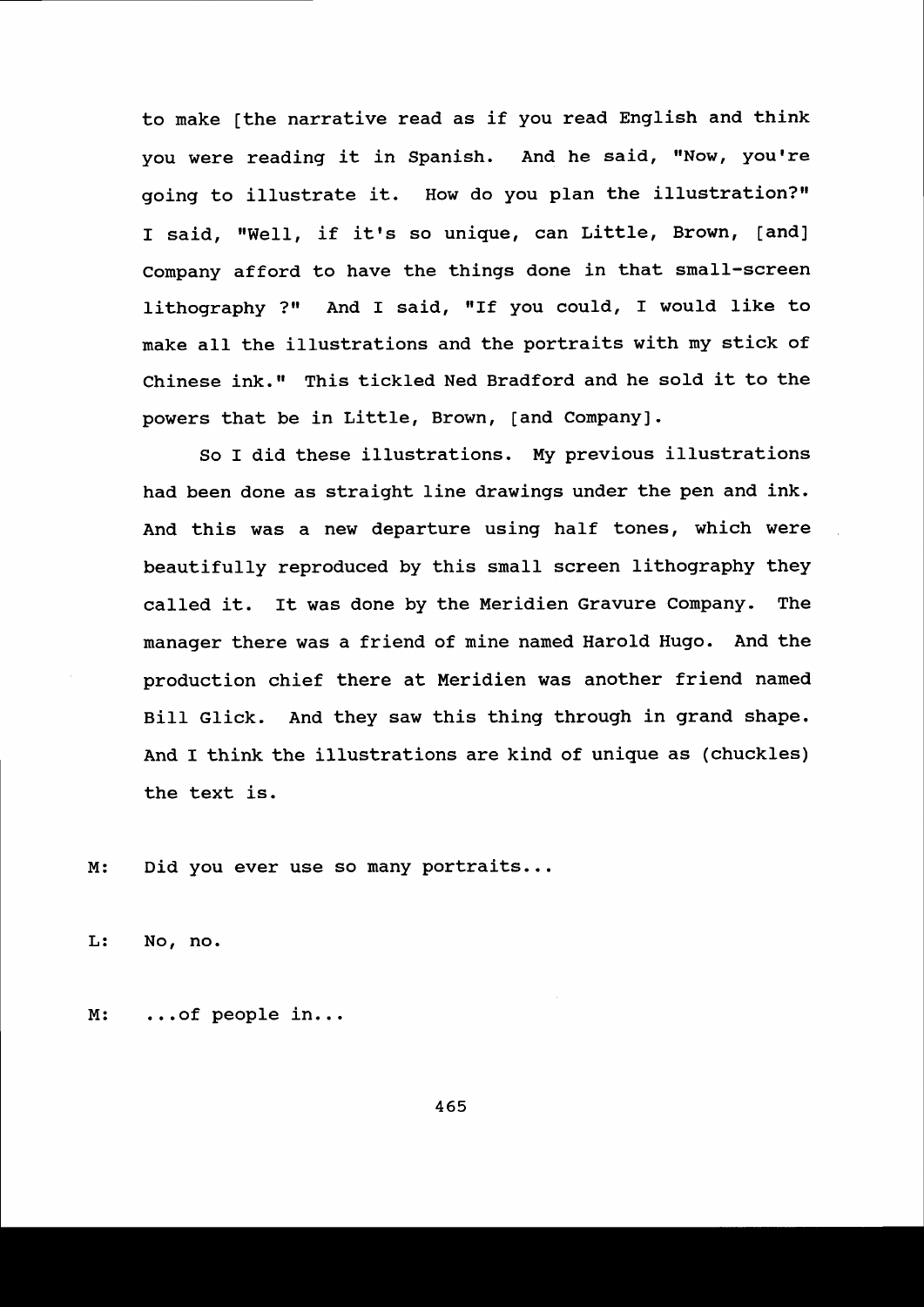- L: This seemed to be a way to tell something about New Spain that you couldn't tell except by an extended history. You could see these faces [of] the old soldiers and the first vaqueros and of the noblemen that came over. You might understand exactly how New Spain was. So the portraits....I did the portraits first and hung them over my work table- right over there. And I'd see them every morning and they'd speak and I would go back to the story.
- M: You've always been interested in portraits.
- L: Yeah. I think I started, really, thinking of portraits....
- M: Way back in the Chacmool society?
- L: Yeah. (laughter)
- $M:$ Well, you know, I'd like to get into that Sam Rayburn portra if you don't [mind]. Do you mind talking about that toda or...
- L: Oh, no. That's fine. How are we doing?
- $M:$ We've got about twenty-five, thirty more minutes.
- L: Sure, that's fine!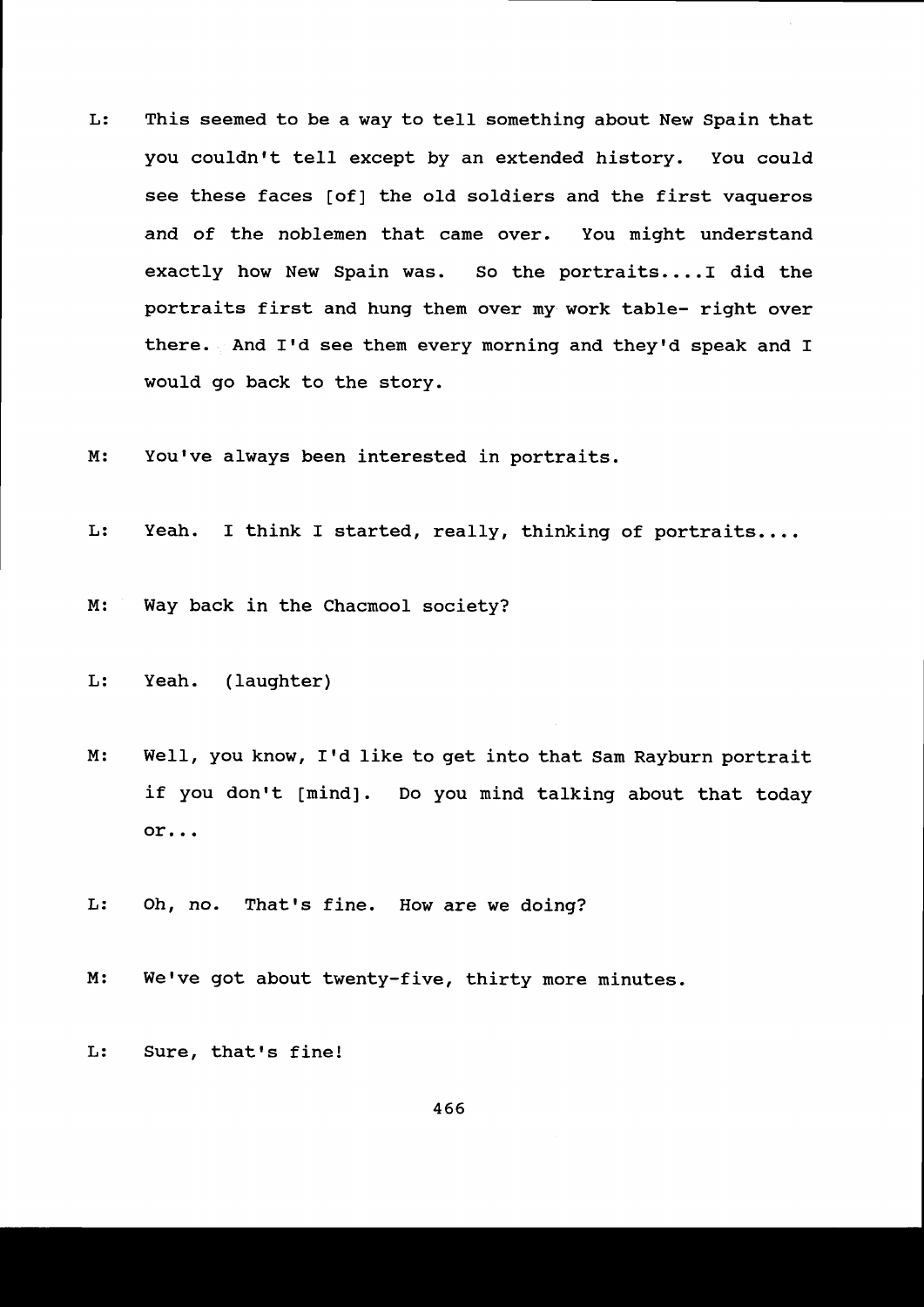M: Is it still good enough to keep going?

L: Sure.

- M: But we can wait.
- $L:$  No. Let's...
- M: Would you rather wait and do it...
- L: Let's go with it.
- But you told me off tape, you know, last time about the Sam Rayburn and the whole history behind that- how you came to do it and about your trip to the White House.  $M:$
- I'm trying to think of that judge's name that was, really,  $L:$ responsible for it and I don't have any record of it. He was a representative [in] the House of Representatives and a congressman from the same district that San Rayburn had been in for so many years. It wasn't the same district. It was the next. And this fellow was a sort of a disciple of Sam Rayburn. And when Sam died, why, of course, there were a lot of ways that he could be memorialized. And they finally decided they would name the new congressional office building for Sam Rayburn and, of course, they wanted a portrait of him.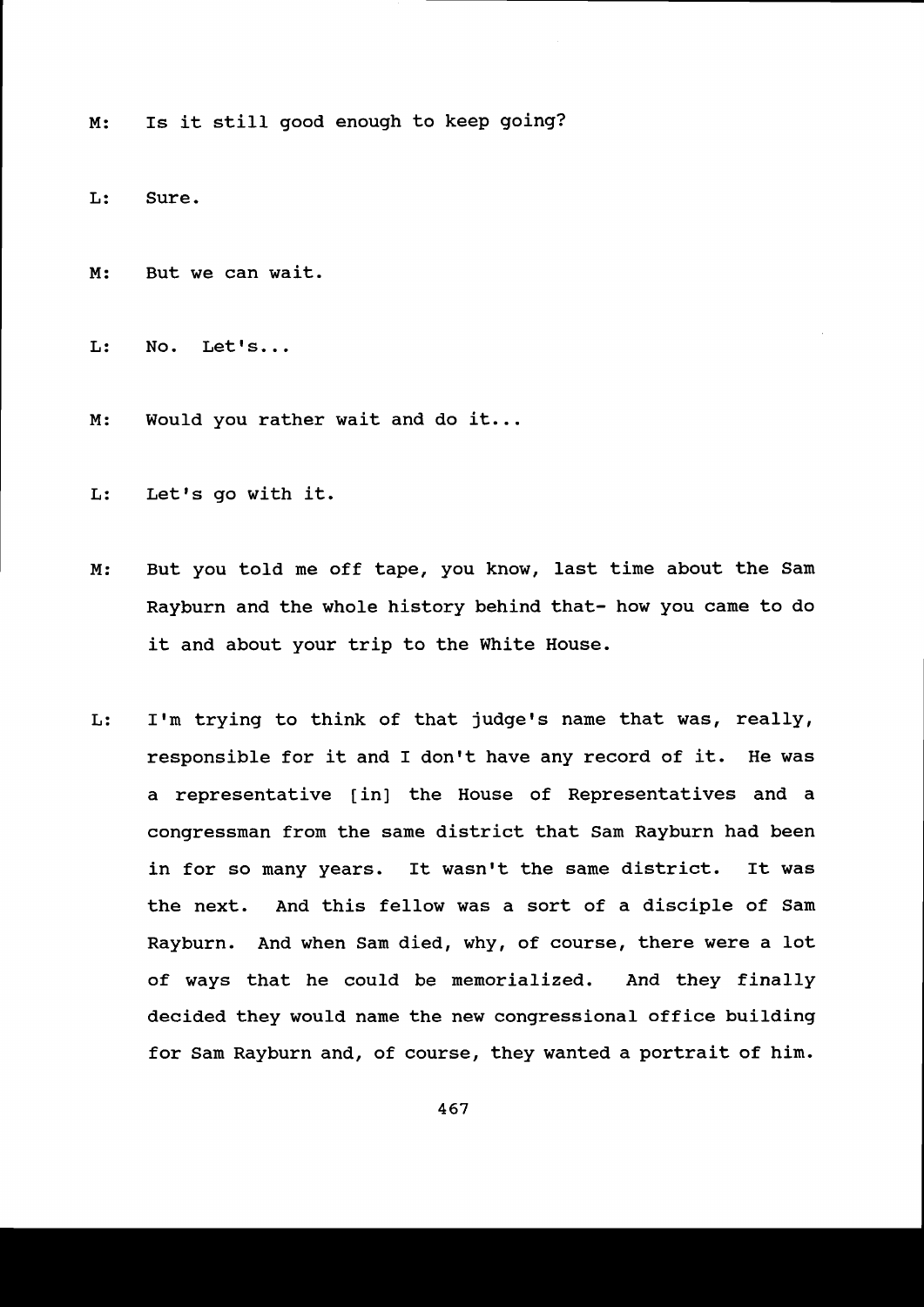They hired a sculptor to do the sculpture. And it's lifesize and it looks like Sam's a dwarf there by a fountain.

And, so, this- oh, I can't remember [his name]. He liked my war work and he was a great friend of Ewing Thomason's. They went into congress together. And, I think, it was Truman [who] had nominated this congressman- and his name I can't remember- as a justice in the courts for patents in Washington. It was kind of a juicy, patronage job, I guess. And, I think, Sam Rayburn had had something to do with it. And, so, this guy who like my work that I had done in the War and had read my books said, "Well, why don't we get Tom Lea to do it?" And that was the way it got started.

There wasn't any money for it, so this fellow- oh, I wish I could [remember his name]- he was a nice guy. Anyway, he took up a collection from the congressman that had known old Sam. (chuckles) That's how they paid me. And he came to me and said that they had some money and they'd like to have a portrait to hang at the entranceway- the main office entrance where the statue was over in a kind of ornamental thing, as I recall.

So instead of doing the thing lifesize, I thought, "Well, Sam should be immortalized a little larger." I did the thing as I had been doing those heads in the War- almost twice the size. And I studied, oh, fifty photographs. One of the most satisfactory photographs came from the guy who's now the Secretary of the Treasury- what's his name- [a] Texas senator.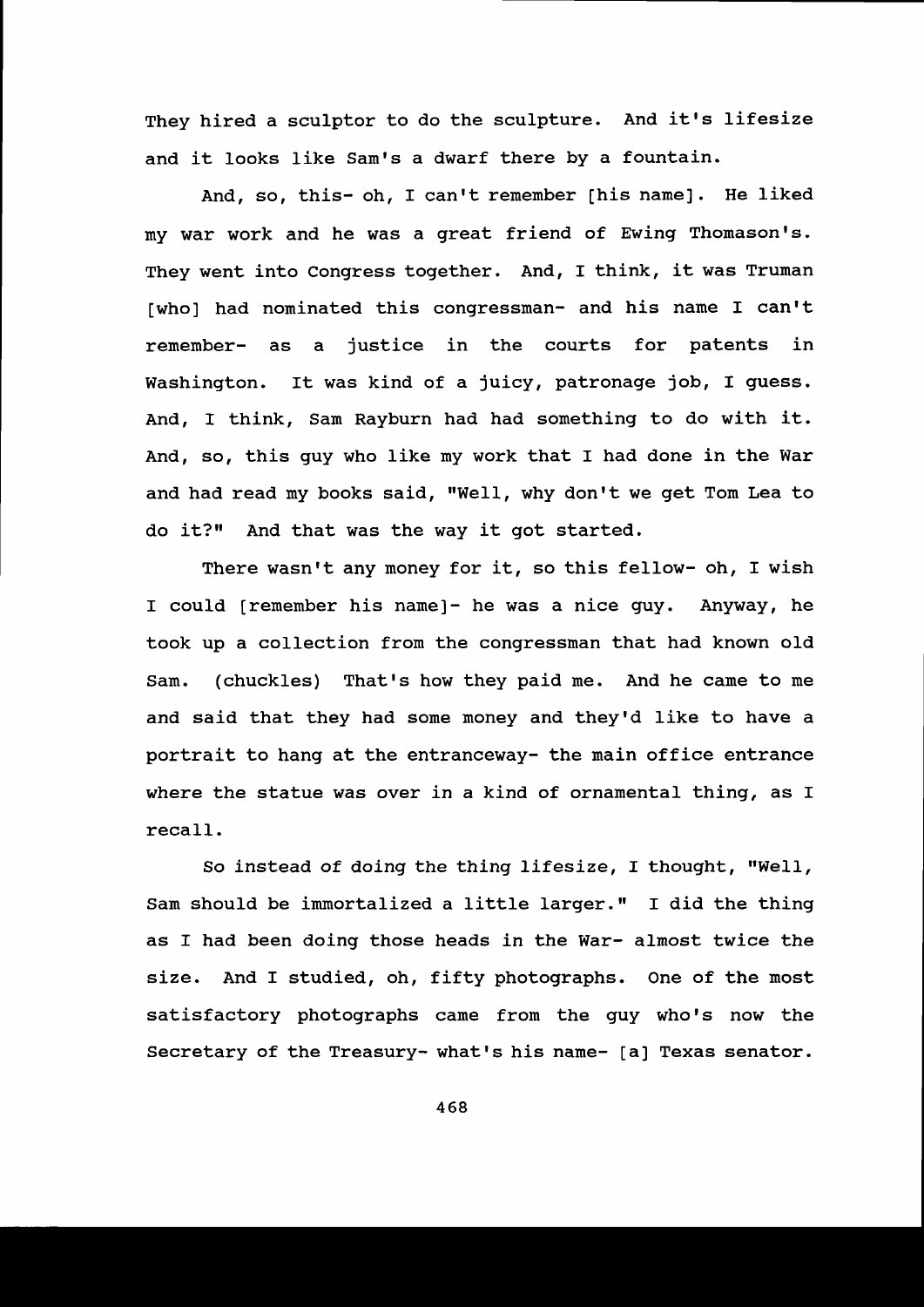M: oh, Lloyd Bentsen.

L: Lloyd Bentsen. And he was very strong about saying, "Now, this is the only picture that, I think, is worth a damn that I have of my friend Sam Rayburn and you sure better get it back to me safely." Which I did and which was very useful. And I worked on the portrait quite a long tine and got one finished and destroyed it. I didn't think it was right. ft was poorly painted. So I made re-studies and, particularly, of the hands holding the gravel- I mean the gavel (chuckles) and the posture of Rayburn, who was a very short man. And, you know, he looks big...

M: He does look big.

...but he was a sort of a small fellow and- everything but his L: performance (chuckles). And I made this second one- which the portrait pleased me even better- and sent photographs of it to Judge ?. And they were all enthusiastic. [They said], "Bring it up and we're going to have a nice occasion here at the dedication of the portrait." So as it turned out, why, this judge got Ewing Thomason and Abby and, of course, L.B.J. and we had quite a- oh, and Sam Rayburn's folks came. It was quite a dedication thing in the building in one of the committee rooms. And, I don't know, some guy made a political speech (chuckles) and everything and then they pulled the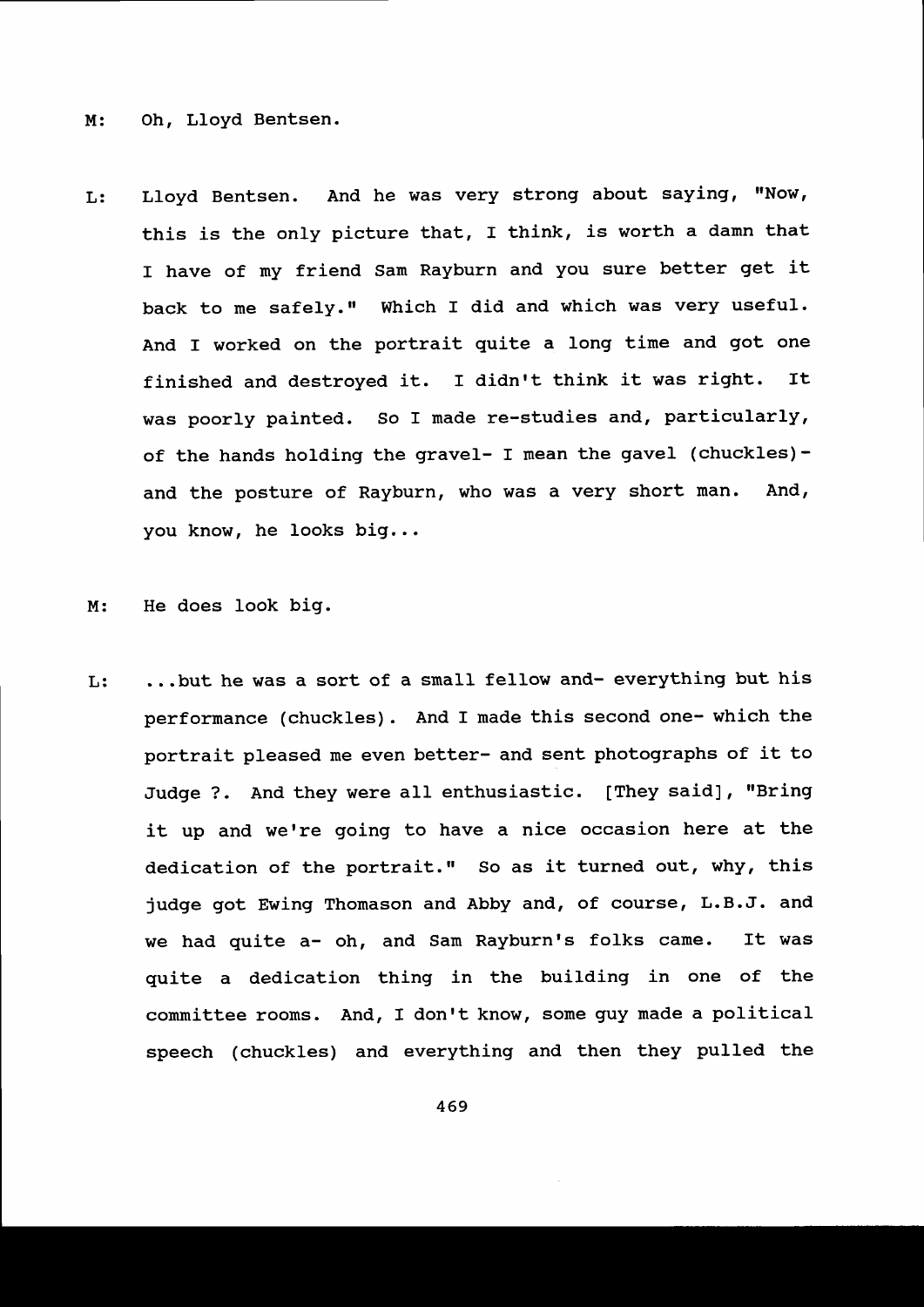curtain. And there was o1d Sam. And everybody liked it, which relieved Sarah and me very, very much. And one of the guys that came down from Washington from his office in New York was C.R. Smith. And C.R. had known about this portrait. I think he was one of the contributors. And we've got to look up this judge's name.

M: We'll find it.

- L: Find it. Anyway, C.R. said, "Well, when you get ready to get the portrait up there, why, you let me know and I'll have some of my fellows ship it. [They'Il] bring it up on the plane by hand." So I let them- I'm sorry (coughs). So I let him know and the regional office boy of American Airlines came- I told you about that.
- M: Right, but it's not on tape so I want get that.
- L: He came by to pick up the thing and take it out to [where] they were going to send it on a regular airlines. It wasn't going freight. And it was a windy day. And that guy had a little peewee, I don't know, a...
- M: Volkswagen Beetle? (chuckles)
- L: ...Volkswagen or something and he said, "Sure, I can take it.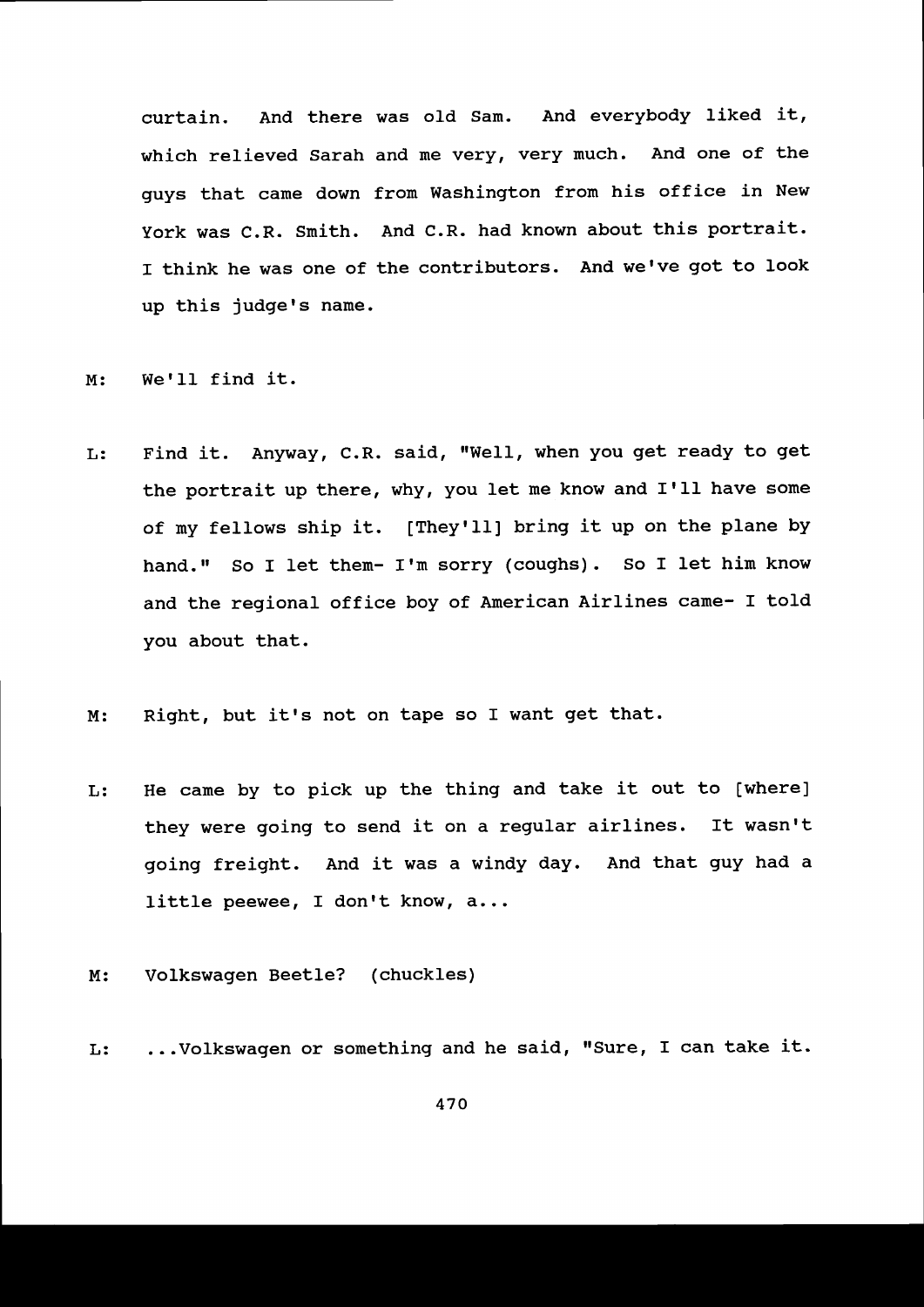disappear [around] (chuckles) the corner with this great big portrait on to his . . . like, it was bigger than the top of the... I can get it alright." And he had some rope and he roped the thing on the top of this, you know, [vehicle], and I saw him

Did he wrap it in something first?  $M:$ 

L: No, no.

Just put the rope on top of the...  $M:$ 

It didn't have any wrapping. He just put it on.... Of course, L: the thing I had had Stan mount some very good linen canvas on masonite, so it wasn't anything that could punch through. And it was a very sturdy frame and it would have been a reaL problem to get in an airline's door. But, (chuckles) anyway, the guy got it out to the airport and the next time I saw it, it was in fine shape there in Washington, ready to be dedicated. (laughter)

so the night after the dedication, whY, they had a dinner for [the Ewing Thomasons]. The Johnsons wanted to honor the Thomasons and kind of left-handedly honor Sarah and me for the occasion. And they asked Sarah and me who else werd like to have at the dinner there at the White House. And we said, "Oh, we'd like to see our friends C.R. Smith and we'd

47L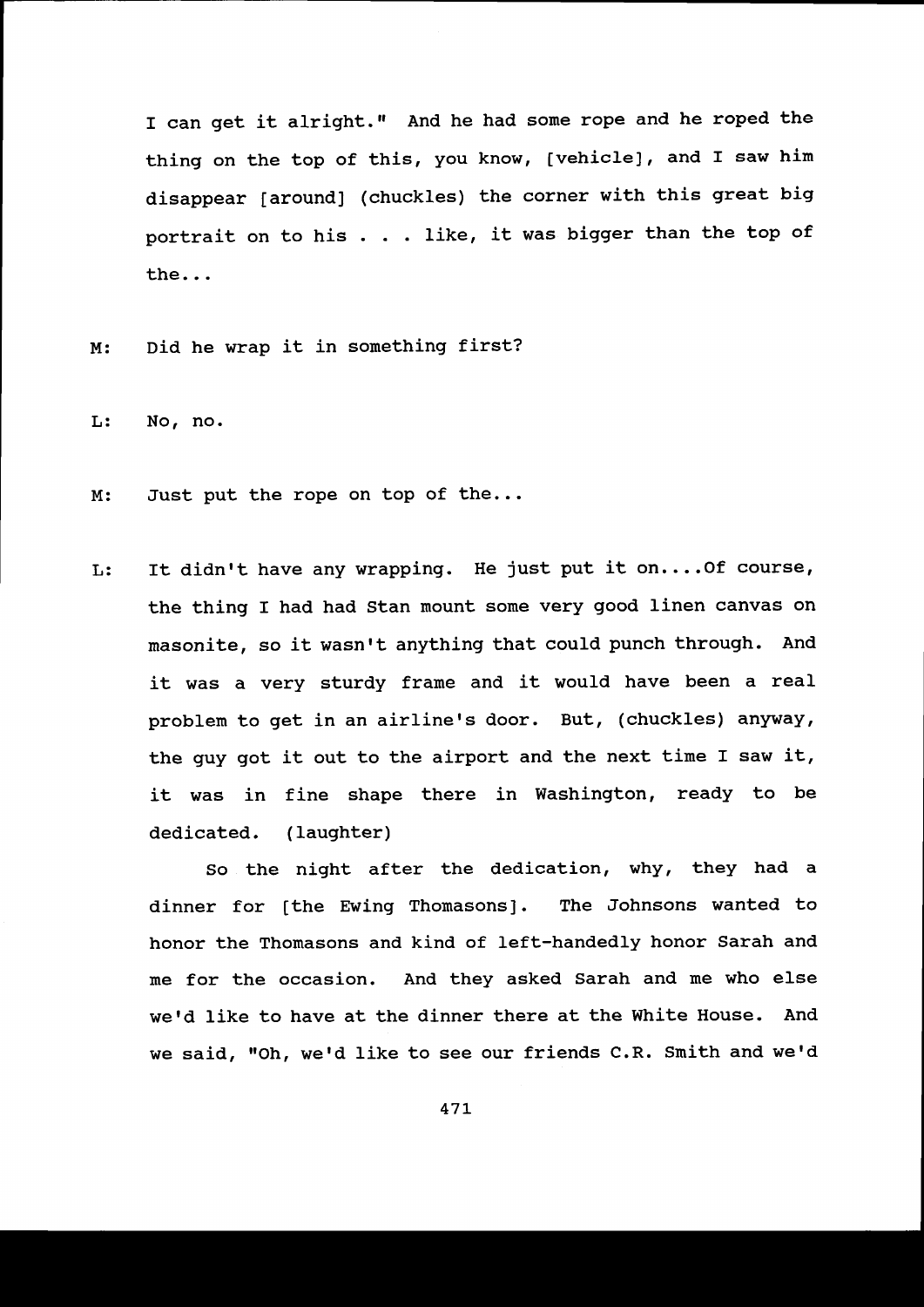like to see Joey and Jimmy Polk." He was stationed down atwhat's the name of the big fort- Myers.

M: Myers.

L: So we had a very nice evening at the White House up in the Iiving quarters. And everyone was so cordial and everything. And I noticed that C.R. Smith and the President went over in the corner and were discussing something. And not long after that, the President appointed a new cabinet member- C.R. Smith as Secretary of Commerce. And I think it was the first time he'd ever met L.B.J.

M: oh, is that right?

L: It was a very casual kind of meeting and so, you know, big building. Anyway, we helped pretty good. We'd been instrumental in giving C.R. Snith an opportunity to take a shot at something else, you know. (chuckles)

 $M:$ Right.

- He was a great guy. But. L:
- M: So he served, for what....How many years did he serve as Secretary of Commerce?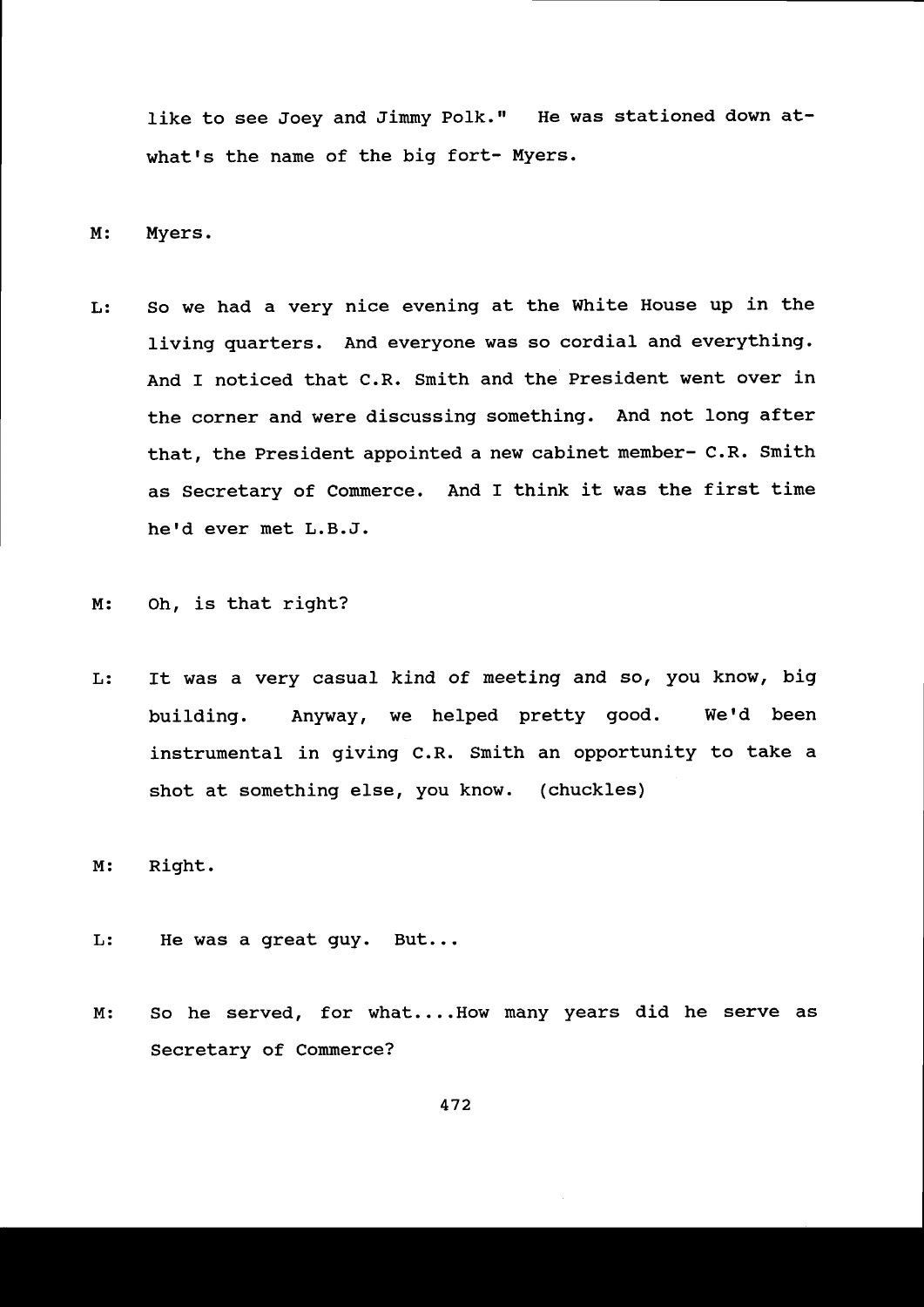- L: Not very long. L.B.J. had, you know, he'd taken over when Kennedy was assassinated. That was for two years, I believe. And then he was elected for four years. And this was not too long before his term was over, you know. Then he said he wouldn't run again. But the Vietnam stuff was going on. So I don't think that old C.R. was Secretary of Commerce much more than a year, year and a half, something like that. of course, dt that tine, why, John Connally was also in the cabinet as Secretary of the Treasury. [There were] three Texans there. They all liked old Sam Rayburn. I never saw Sam Rayburn alive. Does that do it?
- Yeah, that's great. That's great. I think that'll about do. You about ready to stop for today? M :
- $L:$ Alright.
- $M:$ Okay.
- L: I don't know what's the matter with me.  $I...$

### END OF TAPE L6, SIDE B

#### BEGINNING OF TAPE 17, SIDE A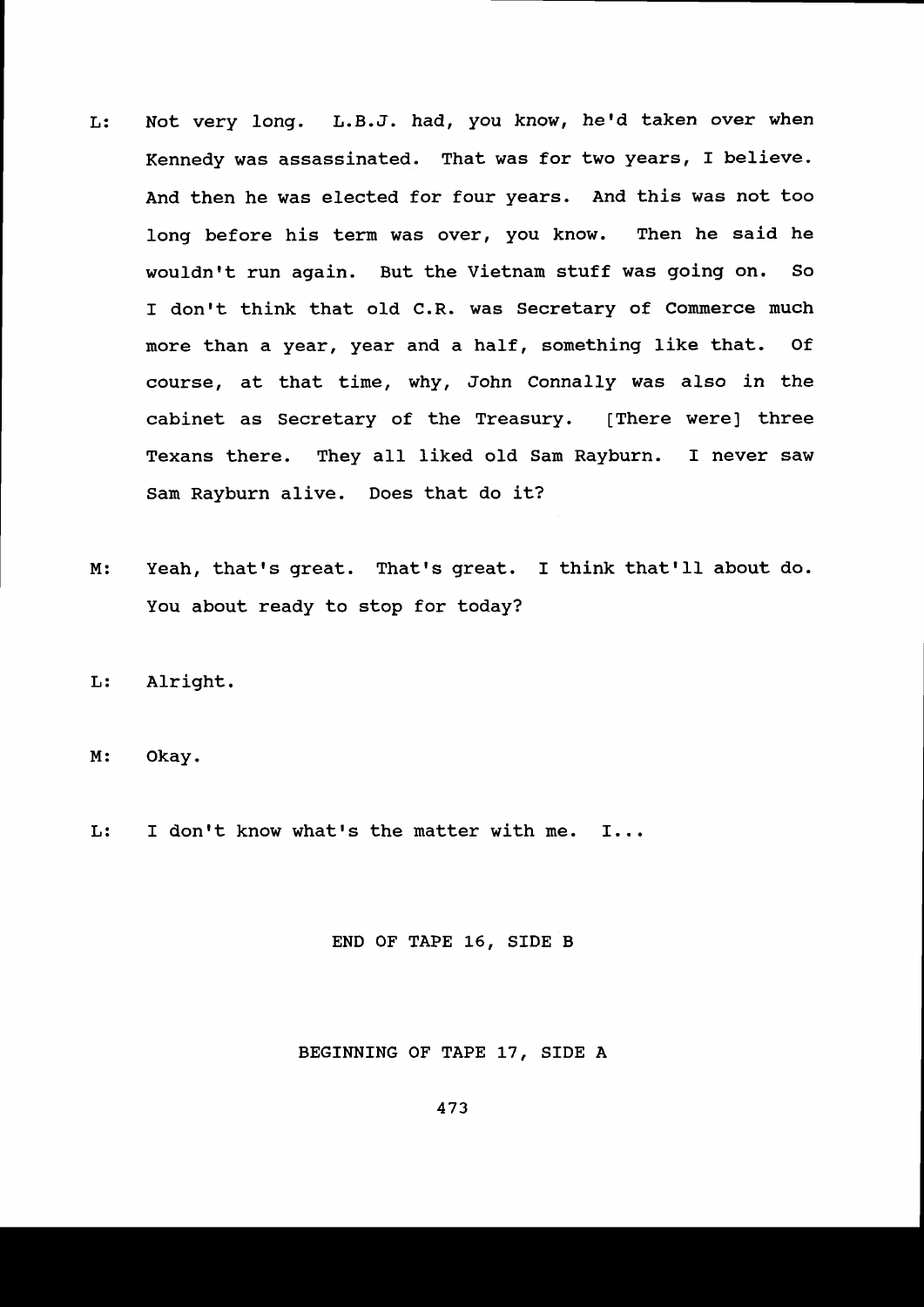L: Seven seven.

M: That's right, seven seven, yeah.

- L: I got the cutest note from Becky Craver. (taping stopped and started again)
- M: This is a continuation of an interview of Tom Lea by Adair Margo on July 7, 1994. Tom, I thought today we'd talk just a little bit about your painting. And in going over some of your recollections of painting during the War, you talked about how you would make notations of what you saw and then use those notations when you came back home to paint a finished picture, but how with time you wanted to train yourself so that you didn't even have to make notations. You couId....
- L: Well, that's, I think, partly true. I never did quite get over the necessity for making some kind of a sketch- a notation is a better word- of position of form and color. And then, later, I learned....At first I would, you know, try to note how to nix each color and the gradations of tone and so on. But in the final training that the wartime experience gave me, I learned to see and to record pretty well so that it wasn't necessary wasn't for me to make so much of a notation. And I could remember more vividly my plan for the painting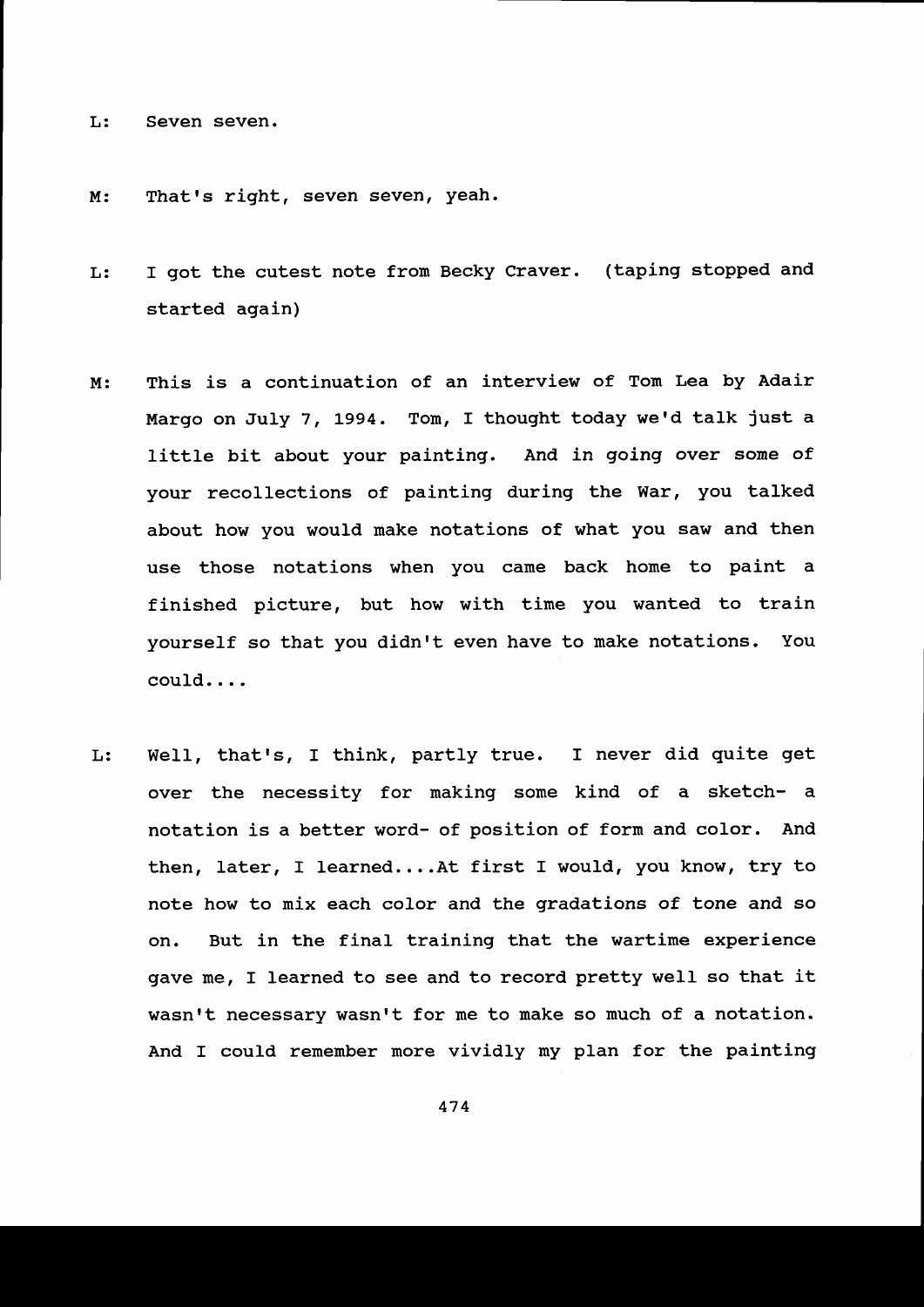rather than the actual visual appearance of what was before me.

- M : And then it was somewhat the same way when you began to write. You talked about going down to Mexico the first time and not even taking a pad so that you could hear.
- Well, I didn't take a sketch pad, but I took a little notebook and a fountain pen. And that way, I was able to sort of shift gears into a different world of perception- that of hearing instead of seeing. OF course, they're all mixed up always, finally, together, but one predominates, I think, when you're trying to write good prose and the other when you're trying to make a good drawing. L:
- Was it just pure self-discipline, you think, that it took to  $M:$ train yourself to see things so well so that you would recall it? A matter of discipline, or...
- I don't....I think it's a matter of desire to do better, a L: matter of....I don't think it's so much a consciousness of discipline. I think it's wanting to do a thing. As I think that the main part of what's known as talent is a strong desire, rather than some kind of nebulous gift that you were born with. I think talent might be some kind of starting point, but for it to ever come to fruition there has to a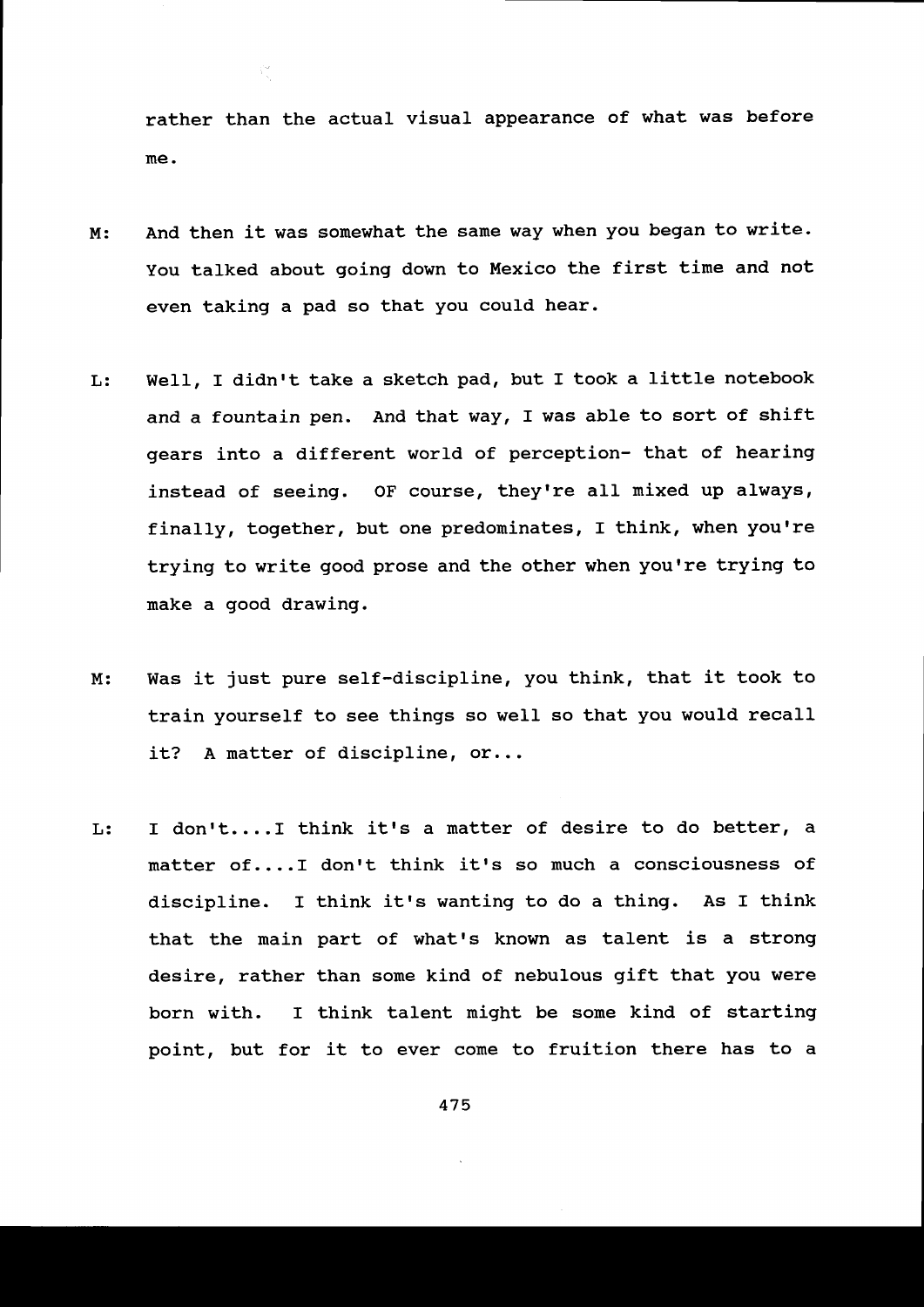very, very strong desire to do a good piece of prose or a good painting.

- And that's a desire you've always had.  $M:$
- L: Well, I don't think I have gotten off of that track too often. I've had lots of failure- lots of stuff has gone to garbage can- because of standards that you create within yourself. And if it doesn't come up to that standard, why, you don't carry it on. But I have tried, always, to stay on a path that would lead to something better in the performance of my craft. And after all, I think, so much of what I've tried to do has been craft. I've had the greatest respect for people who are able to, oh, create a cabinet, or a table, or to build a house, or to set a window into a wall -things of that kind- a plumber, I think, a man who can or an automobile mechanic. They're wonderful. They're craftsmen. And as a painter, I have tried to have that respect for the tools of ny trade and that knowledge that will allow me to use them well. I think an awful lot of what I've tried to do is craft rather than any thought of high art and its significance or its aesthetics and aII of that. I tried to do things that would make me an honest practitioner. I don't even know if painting is a profession or if writing is a profession. I think it's something like....I guess preachers call themselves professionals and, in a sense, maybe painters and writers are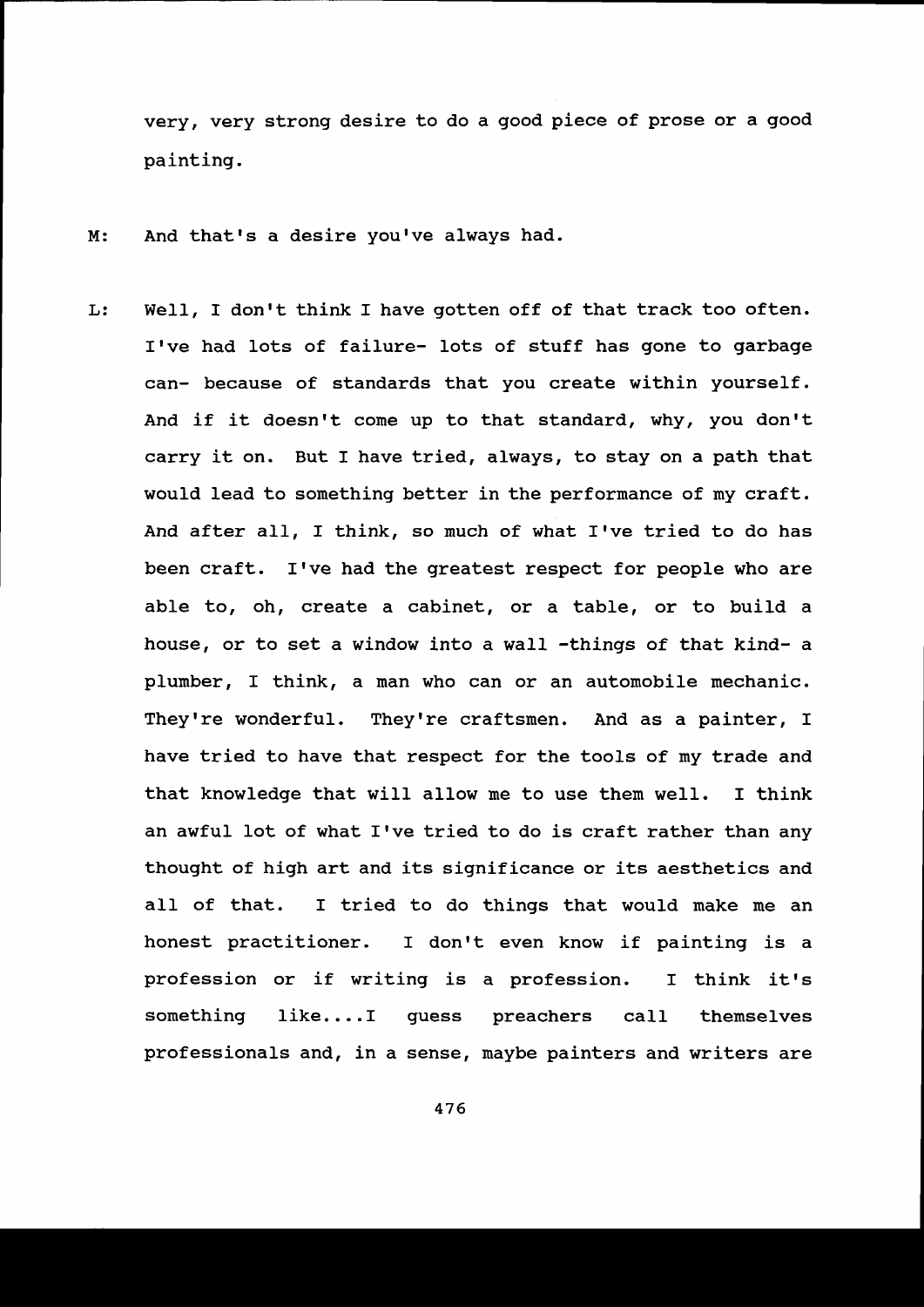a type of preacher preaching about the structure and beauty or ugliness of the world.

- Well, our last visit we talked about your last piece of  $M:$ fiction, which was The Hands of Cantú and then how you were pulled more toward painting. Can you talk just a little bit more about what you've enjoyed painting the most these past decades and what you kind of see as your best pictures? Is that possible?
- Well, I really....In looking at my pictures they all seem like L: some kind of stepping stones to me and sometimes my step falters and when it advances I like it. I don't know about naming any figure of paintings. All of my paintings that I saved are something that I thought were worthwhile and that I liked, but I can look at some paintings that sort of carried me forward- at least, in my opinion, forward. Right now, I can think of the painting I did for Maury Kenp down in Sinaloa in Mexico, the- oh, knocked down and sorrowful-looking adobe with this beautiful bougainvillea growing by its side. And, I think that, technically, paintings like that- paintings like there was in the shadow of John constable after that visit to the Victoria and Albert Museum in London. I did a painting which I call "Socios," which means partners. It's a man and his horse. And it's very, very loosely painted, but, I think, very, very sound in its structure. And that was a step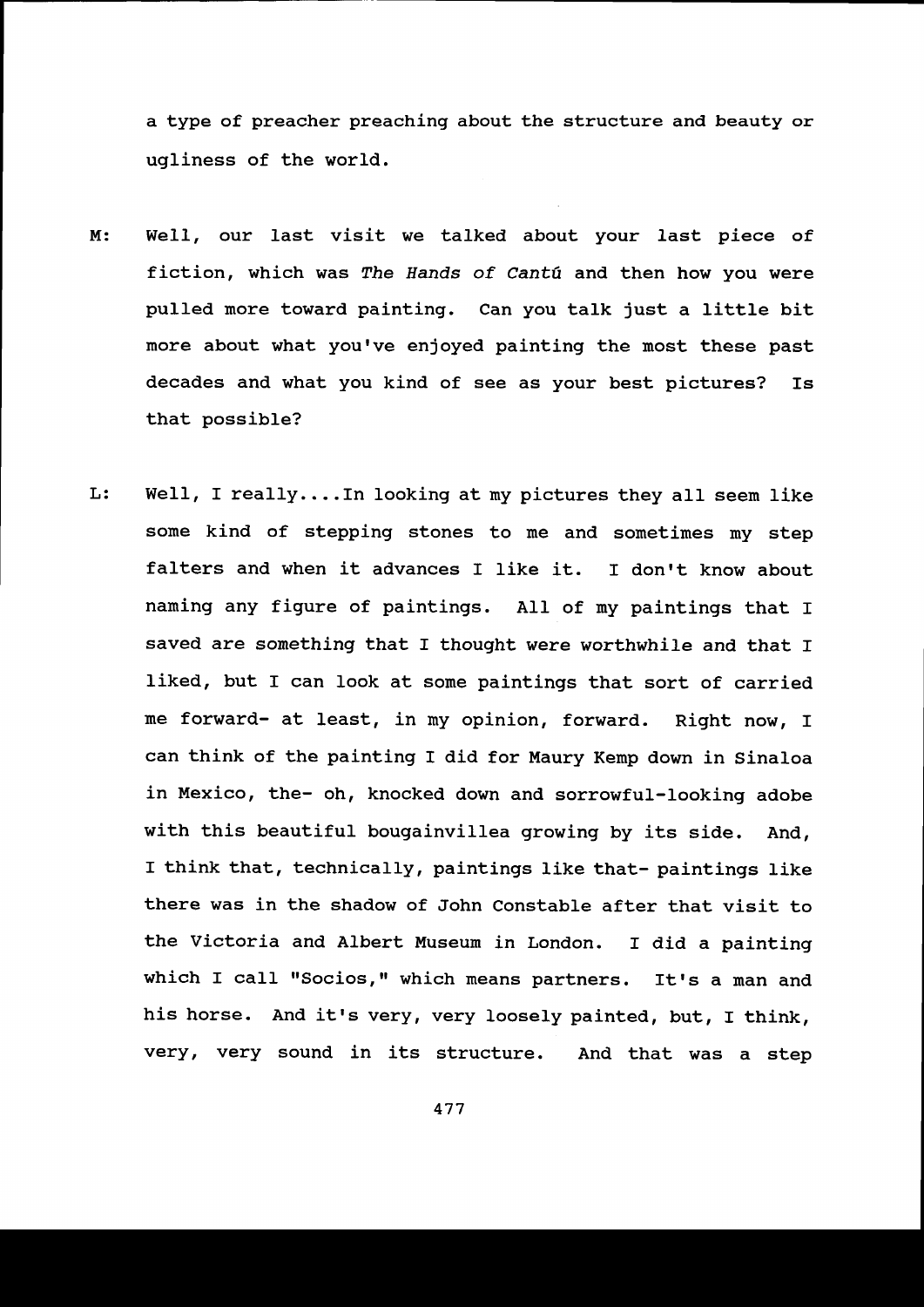forward. I think that the paintings that I've done recently have been much concerned with the sky and the sky is the great....The maker of landscape is the light from the sky and it's always something that, I think, any good observer of landscape is most concerned with. The wonderful, ever changing light on the structure of the world.

I can't answer your answer your question about favorite paintings. Some paintings have been more fun than others and that's the kind of a way that, I think, a painter has to look at his work. When he suffers and scrounges with it, why, he naturally feels something like he's brought a sick child back to life, but he's not ever happy with the memory of how he produced it. So, it's very difficult to say he values this painting that he's suffered with. Maybe just as much as the one he enjoyed. And it makes whatever he says out of his labor, I hope, a kind of unity. It brings the unity...just the progression of the man as he goes through the years with this intense desire to do better. I don't know whether I'm making myseIf...

M: No. You are.

L: ...clear or not.

You make yourself very clear. Well, one time you'd talked about tourist pictures versus pictures of what you know, Are M :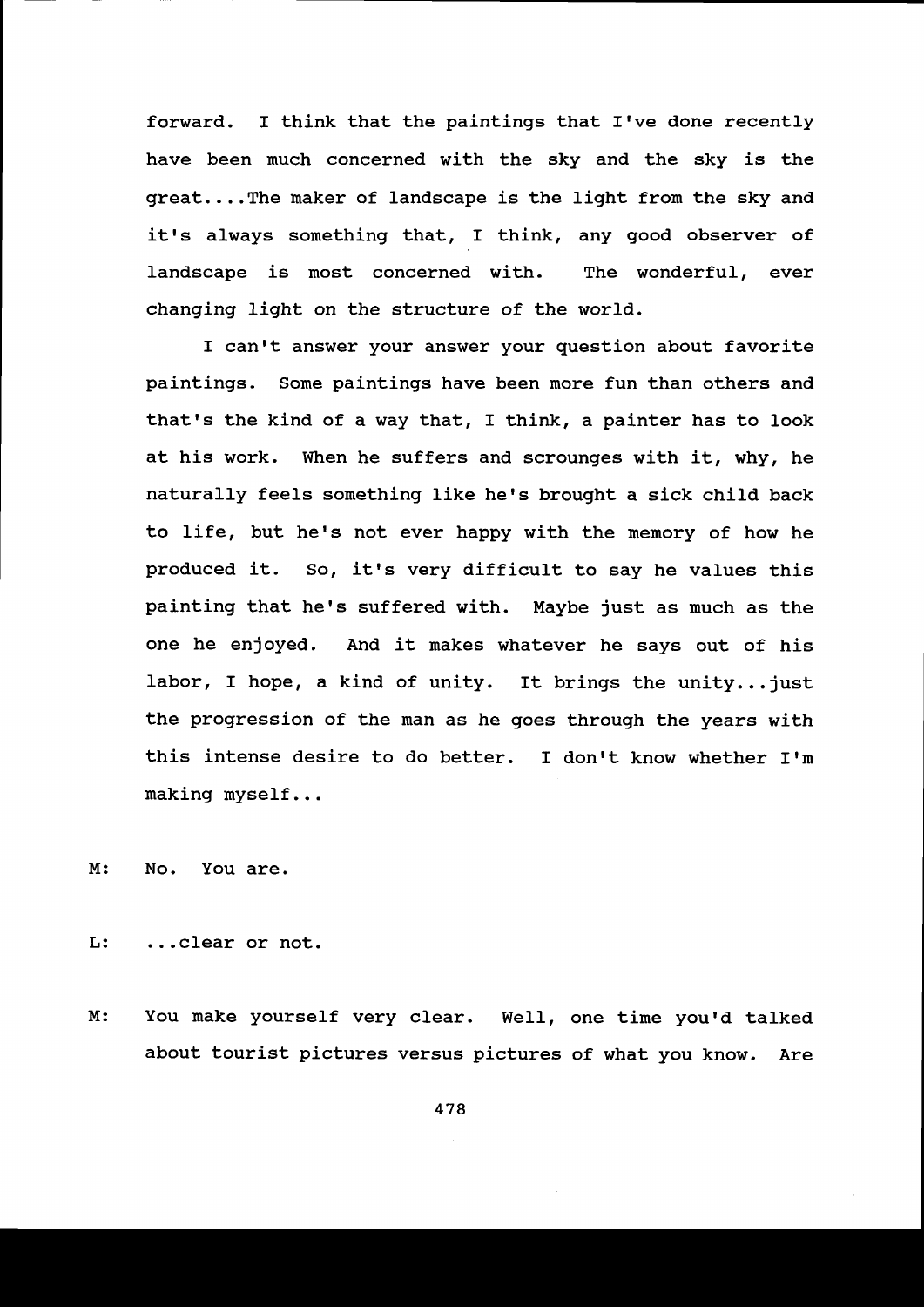the paintings...

L : That's something that I feel....The only time I felt that I was a tourist and, a1so, understanding what I was seeinq was the summer I spent in Monticello, Illinois at Sarah's home. And the Sangamon river bottoms and those rolling prairies and the trees, the closeness of the green and the growth of the crops and all of that fertility kind of got into me and I felt very much at home that sunmer. When you go to a place like, oh, Martinique or Guilin, China, or Sanoa, or Newfoundland, or Greenland, or outback in Australia, you're there with your eyes wide open and with a desire to remember and retain. And you see things that as an artist you want to record. Maybe they're not the kind of thing that a person who has lived there and had in his heart and soul....They're not the kind of thing that that person would create. This is an onlooker, a spectator's view. For instance, I did a painting which I liked very much of the River Li, near Guilin. And, I think, that's it's a tourist picture that was influenced very much by that tourists' love of the old Sung masters. That kind of landscape in classic Chinese painting. So it all comes together, keeping your eyes wide open. Having the desire to record it. That's what makes a painter different from anything else is that desire to record, I believe.

M: Well, one other short question because we talked about you're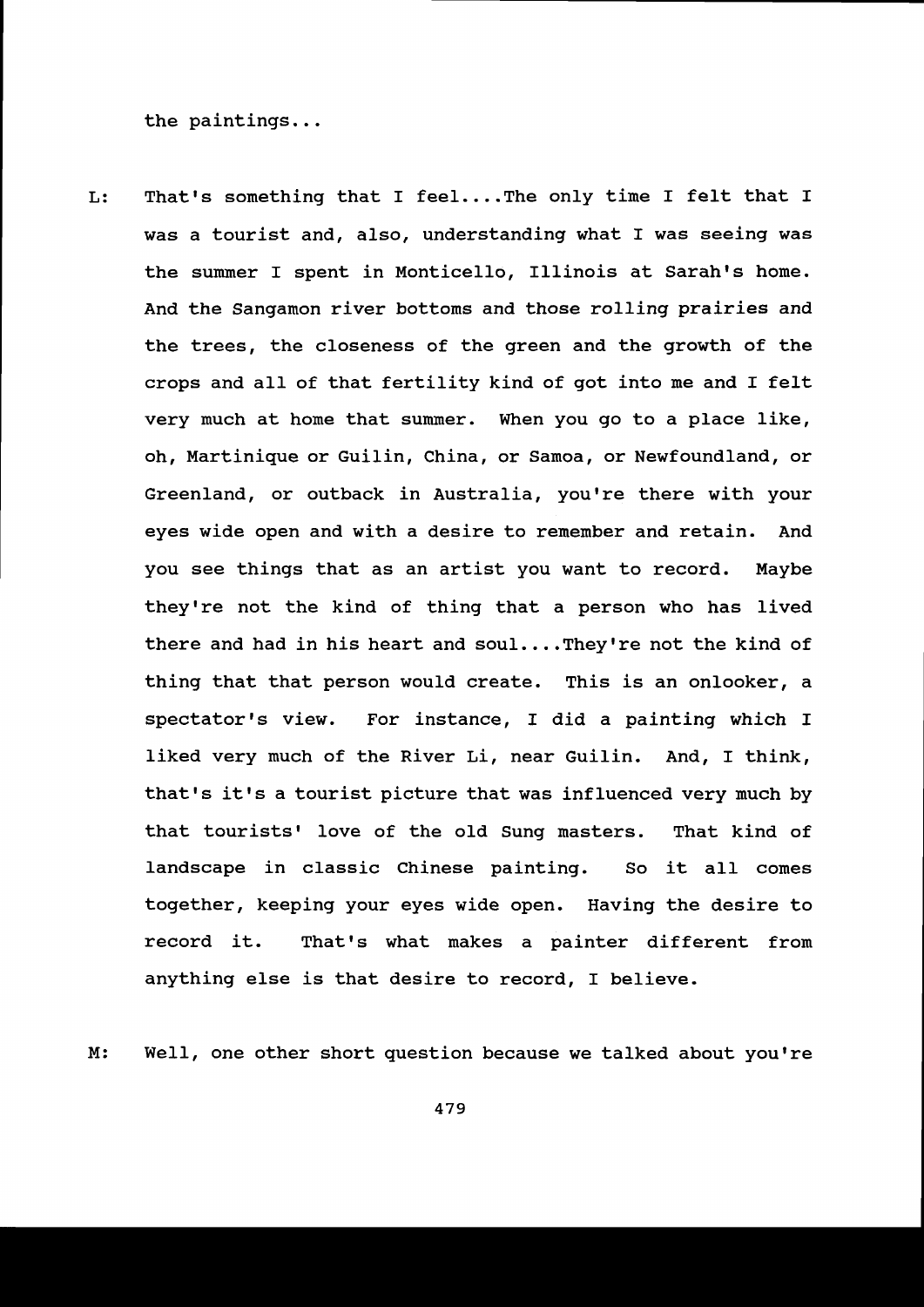being- kind of handling your own work. And I wanted to ask you ...has handling your own work been a satisfaction to you where you kind of keep control of your own life and your own production and...

- L: Well, it was....I just didn't.....After seeing how agents worked in Hollywood and sort of drew sustenance from non-work, I thought it would be very good for me to steer clear of those until I met a person that had a gallery in my hometown and who seemed to be just right to just take over the function of displaying and understanding and selling ny work. After aII the years I do have a representative now- the person who is taking these notes, Adair Margo, whom I esteem very highly.
- $M:$ But that happened pretty late in life. (laughter)

L: It did. It did, indeed.

At age eighty-six.  $M:$ 

 $L:$ That's right.

 $M:$ So up until that time, you really were responsible for...

L: We1l, I...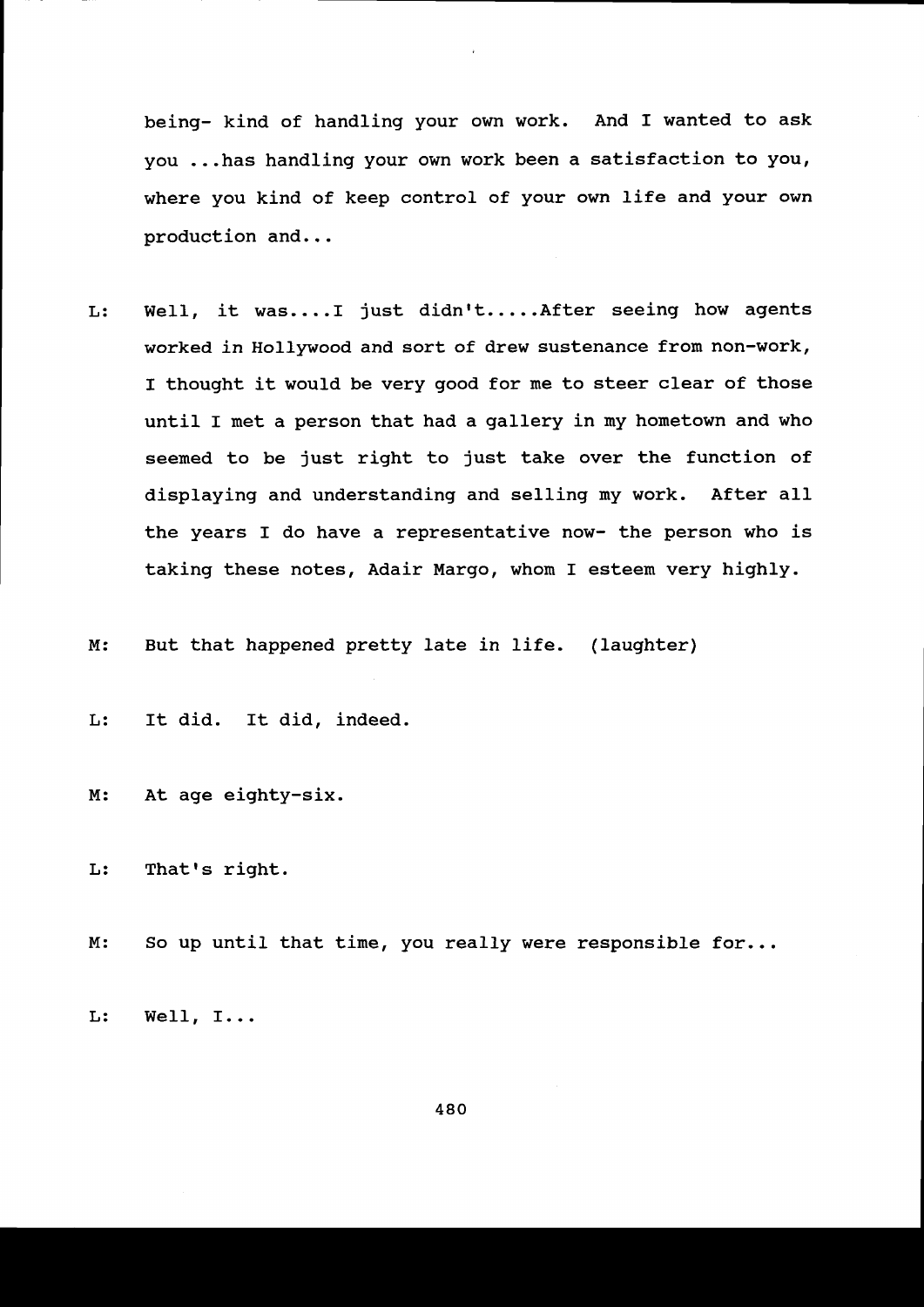M: everything- the painting and the selling and the- everything.

- L : I was fortunate, though, to have friends that came around and didn't ask me to paint a certain thing. They didn't commission me and, of course, I never took portrait commissions. But they would come around to the studio and see and say, "Oh, let me have that." So it, really, wasn't much of a selling job for me. It was a matter of trying to produce something that spoke to people. I never tried to show off as a person that is interested in aesthetics, as such, or any study unrelated to this craft that I believed in. That goes for writing and painting.
- M: So you just have a list of people you'd call when you...
- L: Well, I wouldn't call them. I'd see them at a party or something like that and they'd say...
- M: But didn't people just ask to be put on a list because...

L: Yeah, they did.

M: ...they wanted a piece and you didn't...

M: I had a list and Sarah was always saying so and so and so wanted a painting. And I said, "Well, I'll put it on the

48L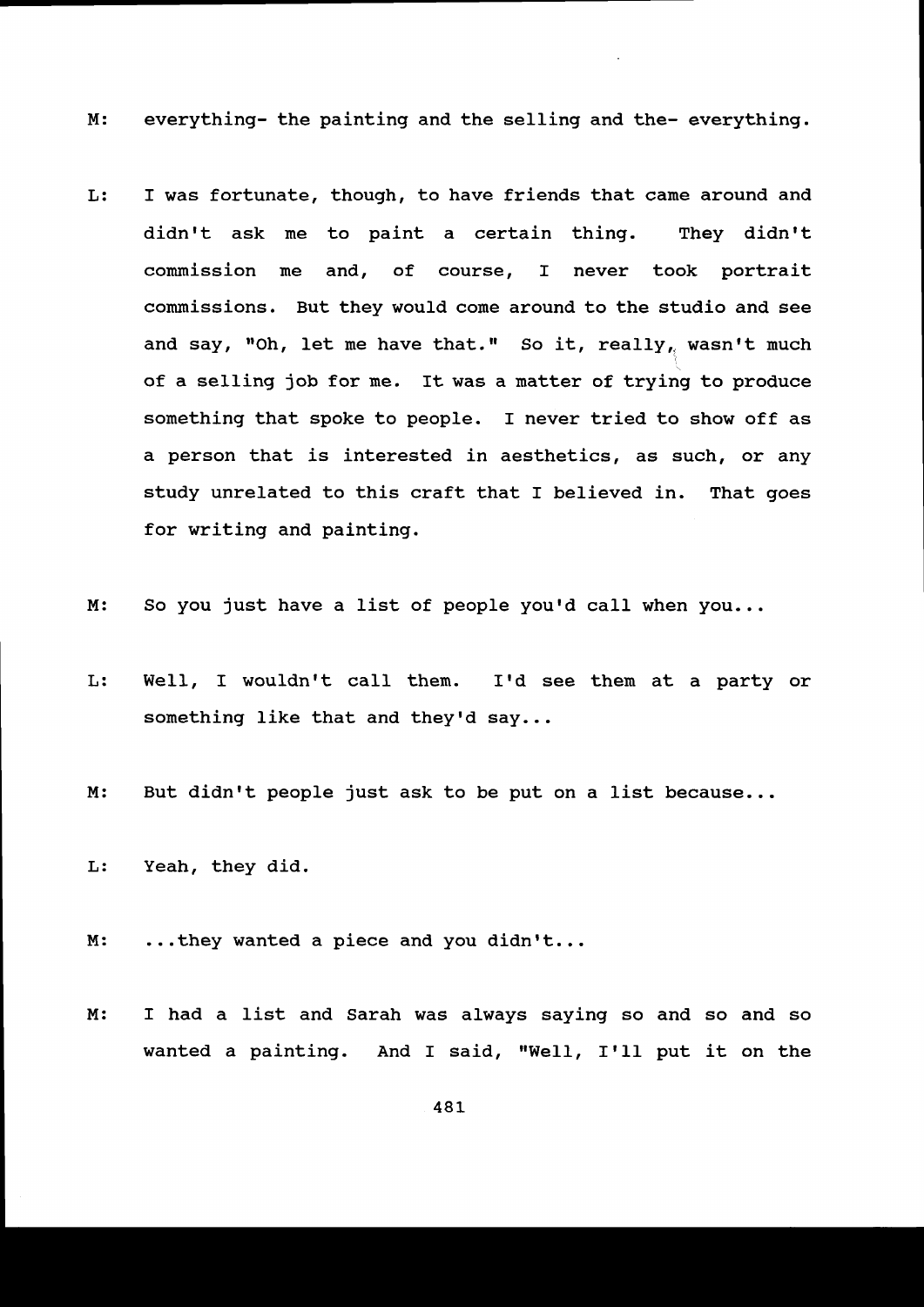list." And I kept the list. It's still there in the desk drawer. And, usually, I didn't act on that, but if somebody came along to the studio and said, "Oh, I like that piece." So I very, very seldom- unless people kept after me- ever turn loose of anything, except if somebody came to the studio. And most of them were good friends, You know.

#### Isn't that a satisfaction?  $M:$

- L : Oh, that's a great satisfaction. And it seems, to me, one of the things that I treasure most is the fact that my paintings are mostly in the homes of friends whom I know and not somewhere where they're in the public view. This is a kind of a talk between me and my friends- these paintings. It's like sitting in that little library room that we have in our home. When I sit there I feel surrounded by friends- the books and all have spoken to me.
- M: My last question was just how....Do you think about how you'd like to be remembered? Or does that...

L: WelI. . .

- M: How would you like to be remembered?
- I'd like to say this kind of to end this pleasant recording L: